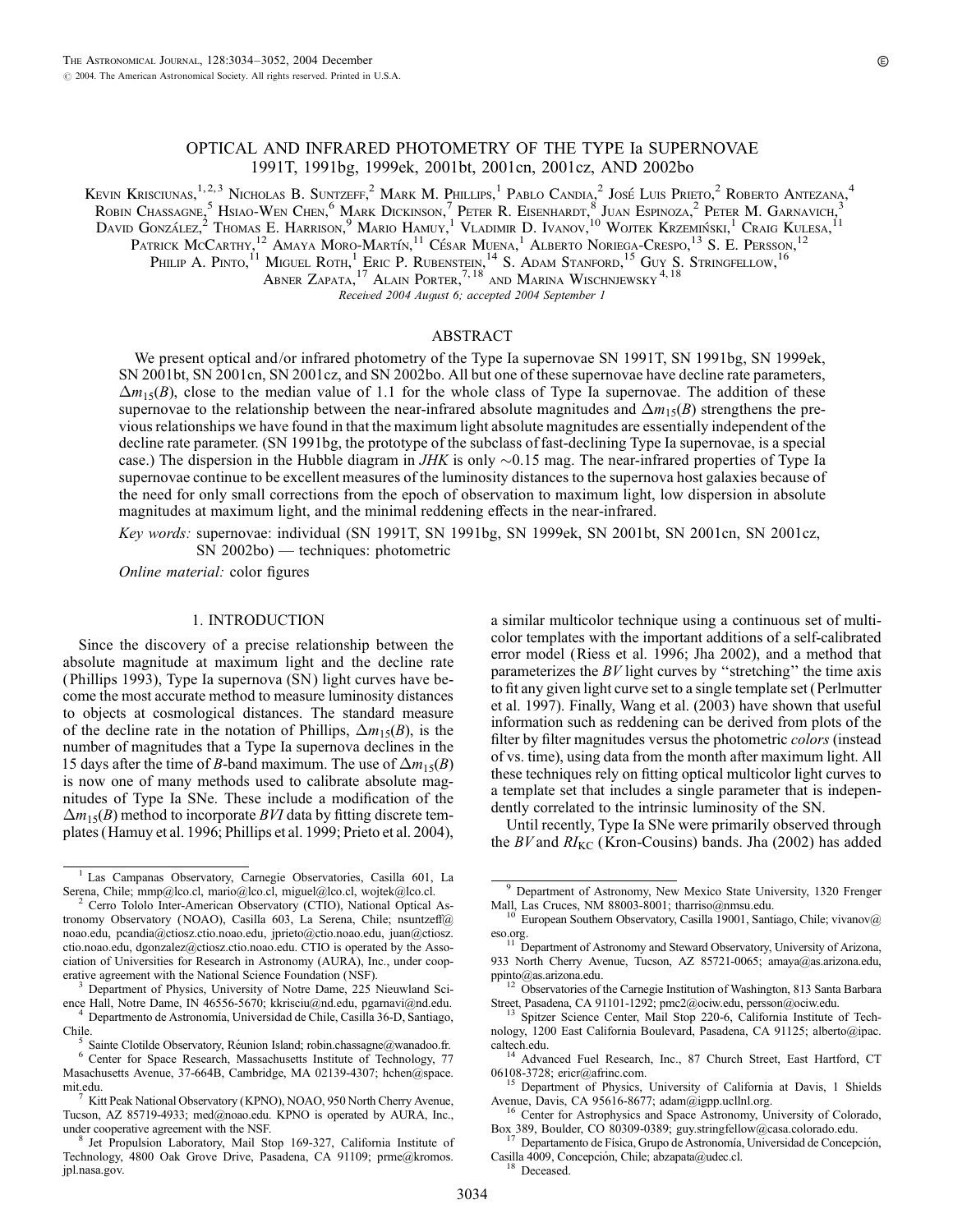the U filter to the light-curve sets and presents UBVRI data for 44 objects. The U-band data are particularly important for cosmology, because many high-redshift SNe are measured in the R and I bands, which may correspond to rest-frame U-band light curves depending on the redshift. The U-band light curves are sensitive to the metallicity of the progenitor if the U-band light curve is measured before maximum light (Höflich et al. 1998; Lentz et al. 2000).

The compilation of near-infrared (near-IR) light curves of Type Ia SNe has been slow because of a lag in IR detector technology with respect to optical CCD detectors and the lack of telescopes dedicated to IR observations. The Caltech infrared group (Elias et al. 1981, 1985) presented the first extensive observations of Type Ia SNe in the near infrared. A complete summary of IR observations obtained through 1998 is given by Meikle (2000).

In their Figure 6, Elias et al. (1985) show an  $H$ -band Hubble diagram and comment that Type Ia SNe at maximum light may be good standard candles. Meikle (2000) analyzed the IR data available 4 years ago and used Cepheid determinations of the distances to eight galaxies that have hosted Type Ia SNe, concluding that the dispersion in absolute magnitude 14 days after  $T(B_{\text{max}})$  was  $\approx 0.15$  mag over the decline-rate range  $0.87 \leq$  $\Delta m_{15}(B) \le 1.31$ . Krisciunas et al. (2004b) presented the first Hubble diagrams for Type Ia SNe on the basis of *JHK* magnitudes at maximum light. Their data indicate that there are no obvious decline-rate relations in the near-IR if we consider the objects with  $\Delta m_{15}(B) \lesssim 1.7$ . Thus, rather than standardizable candles, Type Ia SNe at maximum light are excellent standard candles. The dispersions in the absolute magnitudes at maximum light are roughly  $\pm 0.15$  mag for the near-IR JHK bands. The near-IR data have the extra advantage that extinction by interstellar dust is up to an order of magnitude less at IR wavelengths compared with optical bands (Cardelli et al. 1989). Even for objects significantly reddened at optical wavelengths, the extinction corrections are small in the IR, thus eliminating a previously serious potential source of random and systematic error in the distance determinations.

There are other advantages to using the near-IR magnitudes in conjunction with the optical ones. In the first five papers of this series, we discussed the use of the V minus near-IR loci for Type Ia SNe. Except in the unusual case of SN 2000cx (Paper IV), we found that the unreddened loci of  $V - J$  or  $V - H$  allowed the determination of  $A_V$  with smaller random errors and less worry about systematic errors. This is because (1) unreddened Type Ia SNe appear to exhibit predictable  $V$ minus near-IR color curves, allowing us to derive sensible color excesses for objects that are reddened; and (2) the total extinction  $A_V$  is equal to these color excesses to a factor of about 1.3. Thus, we can use, say,  $V - H$ , as a method of measuring  $A_V$  without introducing a significant uncertainty due to a nonstandard extinction law. Since  $R_V$  can be as low as 1.8 (see Paper I for a discussion of SN 1999cl), serious systematic errors of distance can result if one uses only optical data and assumes  $R_V = 3.1$  to convert  $E(B - V)$  into  $A_V$ .

A final advantage to the use of colors such as  $V - J$  or  $V - H$ can be made by appealing to our experience with measuring stellar effective temperatures (Blackwell et al. 1990; Bessell et al. 1998). A color based on two filters close in wavelength such as  $B - V$  is a very sensitive function of not only  $T_{\text{eff}}$  but also the metallicity of the photosphere. A color such as  $V - K$ is also sensitive to metallicity, but because of the very large wavelength difference between the bands, the effect of temperature is much larger, making the metallicity effect secondary. We are far from understanding the continuum formation of the complicated nonhydrogen non-LTE photosphere of a Type Ia SN, but the observed range in color and ionization seen at maximum light can be explained by a simple temperature sequence in which the more luminous SNe are hotter (Nugent et al. 1995). If this were true, by using a color such as  $V - H$ , which may be a less complicated function of  $T_{\text{eff}}$ , rather than  $B - V$ , we may be able to uncover a clearer relationship between the observed colors and the underlying physical temperature and luminosity.

Since 1999 we have been engaged in regular monitoring of bright Type Ia SNe (typically  $V_{\text{max}} < 15.5$ ) at Cerro Tololo Inter-American Observatory (CTIO) and Las Campanas Observatory (LCO) with the goal to construct a near-IR Hubble diagram with a sample of 30 Type Ia SNe. We are motivated by the success of the Calán/Tololo SN survey (Hamuy et al. 1993a), which published a similar number of optical light curves of Type Ia SNe. Given the importance of high-redshift SNe for cosmology, i.e., evidence for a nonzero cosmological constant (Riess et al. 1998; Perlmutter et al. 1999; Tonry et al. 2003; Knop et al. 2003), a well-calibrated sample of nearby SNe studied in the near-infrared will allow us to understand better the dereddened properties of the population of Type Ia SNe and ultimately allow us to anchor better the distant sample to the nearby one.

This is the sixth in a series of data papers on optical and infrared photometry of Type Ia SNe. We have already presented data on SN 1999aa, SN 1999cl, and SN 1999cp (Krisciunas et al. 2000, hereafter Paper I); SN 1999da, SN 1999dk, SN 1999gp, SN 2000bk, and SN 2000ce (Krisciunas et al. 2001, hereafter Paper II); SN 2001el (Krisciunas et al. 2003, hereafter Paper III); SN 2000cx (Candia et al. 2003, hereafter Paper IV); and SN 1999ee, SN 2000bh, SN 2000ca, and SN 2001ba (Krisciunas et al. 2004c, hereafter Paper V ). Jha (2002) has presented other optical data for SN 1999aa, SN 1999cl, SN 1999gp, SN 2000ce, and SN 2000cx. Extensive optical photometry of SN 1999ee has been presented by Stritzinger et al. (2002). Li et al. (2001a) presented data for SN 2000cx.

Here we present optical and/or near-IR photometry of the Type Ia supernovae SN 1991T, SN 1991bg, SN 1999ek, SN 2001bt, SN 2001cn, SN 2001cz, and SN 2002bo. Three of these objects were discovered by one of us (R. C.) as part of an ongoing SN search with a  $0.3$  m  $f/2.7$  telescope sited at Réunion Island (latitude S 21 $^{\circ}06'$ , longitude E 55 $^{\circ}36'$ ). Except for SN 1991bg, the group of SNe presented in this paper has a  $\Delta m_{15}(B)$ decline rate close to the median value for all Type Ia SNe. In that sense, this is a ''normal'' group of Type Ia SNe that should be representative of the average population.

### 2. OBSERVATIONS

## 2.1. Photometric Calibration

We used Landolt (1992) standards for the calibration of our optical photometry. The field-star magnitudes were derived from aperture photometry in the IRAF environment.<sup>19</sup> Typically, we derive the photometry of the SNe themselves using pointspread function ( PSF ) magnitudes using DAOPHOT (Stetson 1987, 1990). When necessary, we first performed image subtraction using templates taken after the SNe have faded away. Some of our subtractions were carried out with a script based on A. Phillips's IRAF package PSFMATCH, whereas others were

<sup>&</sup>lt;sup>19</sup> IRAF is distributed by NOAO, which is operated by AURA, Inc., under cooperative agreement with the NSF.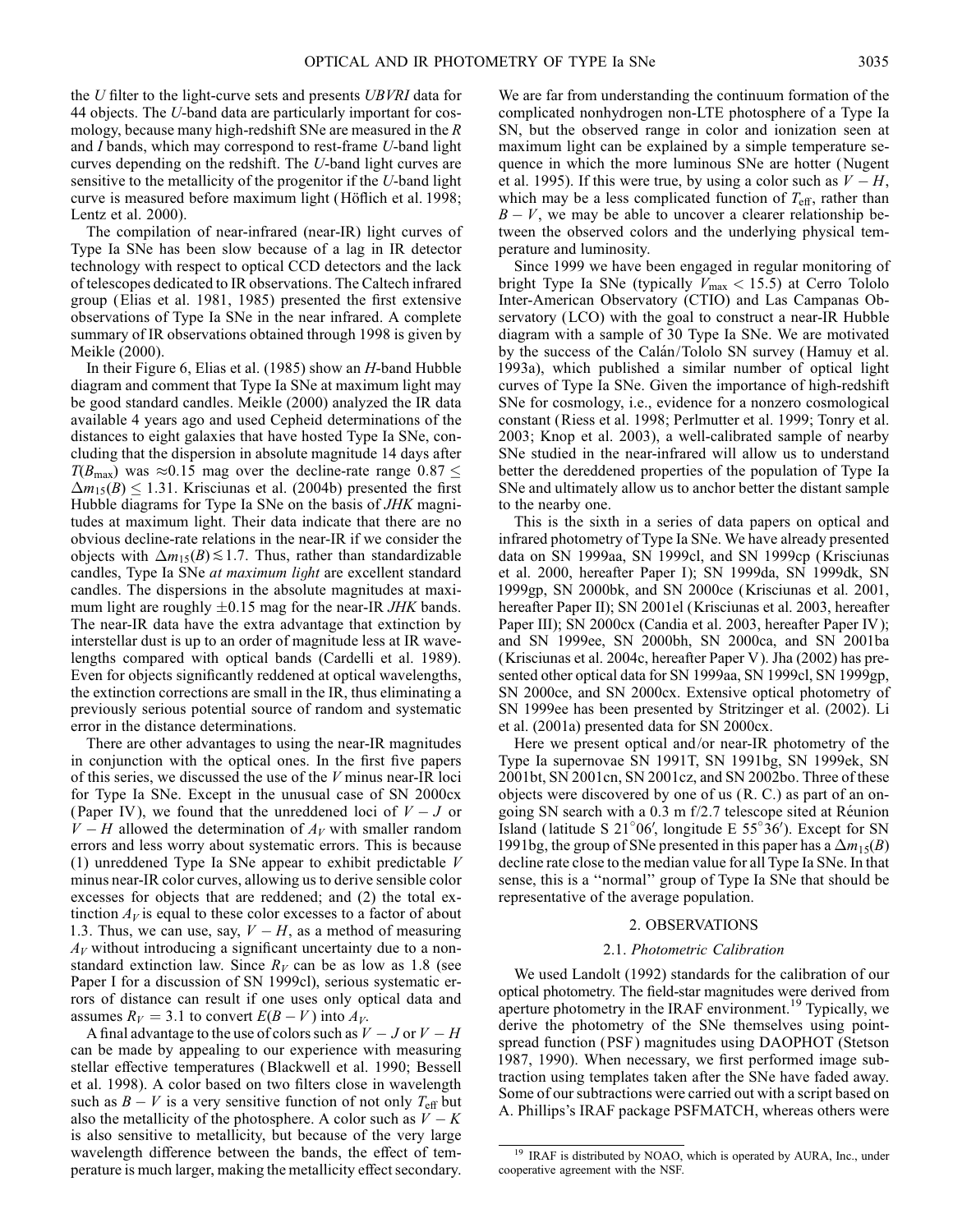carried out using a script written by B. Schmidt and based on the algorithm of Alard & Lupton (1998).

Except for the case of SN 1991bg, we calibrated the IR magnitudes of the field stars near the SNe using the near-IR standards of Persson et al. (1998) and observations from the LCO 1 m telescope. We have found that the Two Micron All Sky Survey (2MASS) magnitudes of field stars brighter than the 15th magnitude are, on average, 0.03 mag brighter than the derived  $J_s$ , H, and  $K_s$  photometry on the system of Persson et al. With this offset we were able to assess the quality of the photometry of the field stars if they were observed by us on few photometric nights.

The photometry of the local standards is given in Tables 1 and 2. The finding charts are shown in Figures  $1a-1e$ .

Photometry of a given SN, obtained with multiple telescopes, shows systematic differences from telescope to telescope. Often this amounts to several hundredths of a magnitude, but once a SN begins to enter the nebular phase two to three weeks after maximum light, these systematic differences can amount to several tenths of a magnitude. In Papers III, IV, and V we used a method of spectroscopically based filter corrections to correct the photometry for the nonstellar spectral energy distributions (SEDs) of the SNe and the differences of the filter transmission curves of the filters in different instruments. The problem of bringing the photometry of Type Ia SNe onto a standard system was discussed by Suntzeff (2000), and a correction—the ''S-correction'' method—was given in Stritzinger et al. (2002); the reader should consult that paper for the definition of the linear transformations. We have found, for example, comparing YALO and CTIO 0.9 m B-band photometry of Type Ia SNe, that starting some 30 days after the time of  $B$ -band maximum there is a systematic difference of 0.07 mag owing to the filter differences. In the V band the systematic differences are 0.05 mag, but with the opposite arithmetic sense. Without taking this into account, YALO photometry gives  $B - V$  colors 0.12 mag different in the tail of the color curve. This clearly makes a significant difference if one derives a  $B - V$  color excess from photometry at this epoch. As found by Krisciunas et al. (2003) in the case of SN 2001el, these systematic differences can be largely eliminated by correcting the photometry to the system described by Bessell (1990).

The applications of S-corrections to date have only reduced the systematic errors of the photometry taken on different telescopes, not eliminated them. J. Elias (2003, private communication) suggests that these theoretical corrections are never as good as one would hope because of the difficulty of measuring the instrument/filter/detector system efficiencies and that the real S-corrections should be calculated empirically as the observed differences of the photometry obtained with different telescopes and instruments. However, there are very few SNe that have been well sampled with multiple telescopes, so we cannot yet set up appropriate look-up tables.

In Figures 2 and 3 we show optical filter corrections to the Bessell (1990) system, whereas in Figure 4 we show IR corrections from the YALO filters to the system of Persson et al. (1998). The trends in these figures are not precise, and it is very important to get spectral atlases of other SNe to see if the S-corrections of other SNe approximate what we find in the cases of SNe 1999ee, 2001el, and 2002bo.

The filters and CCDs used in the CTIO 1.5 m CCD camera are nominally the same as those in the 0.9 m camera. We have assumed that the S-corrections derived for the UBVRI filters are the same for the two cameras.

Our principal goal with the photometry of the five SNe of midrange decline rates discussed in this paper is to derive

color excesses [i.e.,  $E(B - V)$ , giving extinction corrections] and infrared magnitudes at maximum light. The photometry presented in the tables includes the color corrections based on observations of standard stars. For further analysis, we have applied the S-corrections and K-corrections to all our data where possible, the one exception being the Steward IR data for SN 1999ek, for which we do not have a good prescription for the system throughputs. In the case of SN 2002bo we explicitly list the S-corrections (Tables 12 and 13). The IR K-corrections are based on spectra of SN 1999ee and are given in Paper V.

We have used a new program to carry out the  $\Delta m_{15}$  analysis (Prieto et al. 2004), which is a variant on the method given in Phillips et al. (1999). The *BVRI* light curves of a given SN are fitted simultaneously, minimizing a  $\chi^2$  statistic constructed as the difference between the data and the model (i.e., templates in each filter plus magnitudes at maximum), weighted by the uncertainties in the data and model. The parameters of the fit (unknown variables) are the time of B-band maximum, the magnitudes at maximum in each filter  $(BVRI)$ , the value of  $\Delta m_{15}$ , and the total reddening  $E(B - V)_{total}^{20}$ . The host reddening is simply the total reddening minus the Galactic reddening given by Schlegel et al. (1998). The new  $\Delta m_{15}(B)$  code uses the same six templates based on seven objects that were used by Phillips (1993), Hamuy et al. (1996), and Phillips et al. (1999), along with the well-sampled light curves of eight Type Ia SNe observed more recently. The code adopts K-corrections similar to those described by Hamuy et al. (1993b). In contrast with previous versions of  $\Delta m_{15}$  analysis, the Prieto code allows for a continuous variation of  $\Delta m_{15}$ . The analysis produces a covariance matrix, allowing us to calculate the  $1 \sigma$  statistical uncertainties of the parameters.

## 2.2. SN 1991T

SN 1991T is the prototype of the slowly declining Type Ia SNe. Phillips et al. (1999) give  $\Delta m_{15}(B) = 0.94 \pm 0.05$  for this object. Although SN 1991T was originally considered significantly overluminous (Riess et al. 1996), Gibson & Stetson (2001) recently obtained a Cepheid distance to the host galaxy, NGC 4527. Their distance modulus of  $m - M = 30.562 \pm$ 0:085 mag indicates that this object has optical absolute magnitudes at maximum comparable to Type Ia SNe with midrange decline rates.

Data of Lira et al. (1998) indicate that the B-band maximum of SN 1991T occurred on 1991 April 29.2 UT (JD 2,448,375.7). Menzies & Carter (1991) reported JHK data taken on April 17.96 UT, some 11.2 days prior to  $T(B_{\text{max}})$ . J. Menzies (2004, private communication) indicates that these measurements were taken with a 0.75 m telescope at South African Astronomical Observatory and a single-channel photometer giving a 36" diameter beam. The instrument looked at two sky patches approximately  $3'$  north and south of the SN location.

Harrison & Stringfellow (1991) have previously reported JHK photometry of SN 1991T obtained on 1991 June 22 UT with the 2.3 m telescope of the Australian National University (ANU) at Siding Spring. Here we report two previously unpublished nights of ANU 2.3 m infrared data (see Table 3),

<sup>&</sup>lt;sup>20</sup> Effectively, the code gives total reddening. It assumes that the Galactic reddening from Schlegel et al. (1998) is correct. Arce & Goodman (1999) discuss possible systematic errors in the Galactic reddening of Schlegel et al. However, if the Schlegel et al. reddening used by us is systematically too *large* by a certain amount, then our derived value of the host galaxy reddening should be systematically too small by exactly the same amount. This is to say that there should be no systematic error in our effective value of total reddening, which is what we desire most for accurate supernova distances.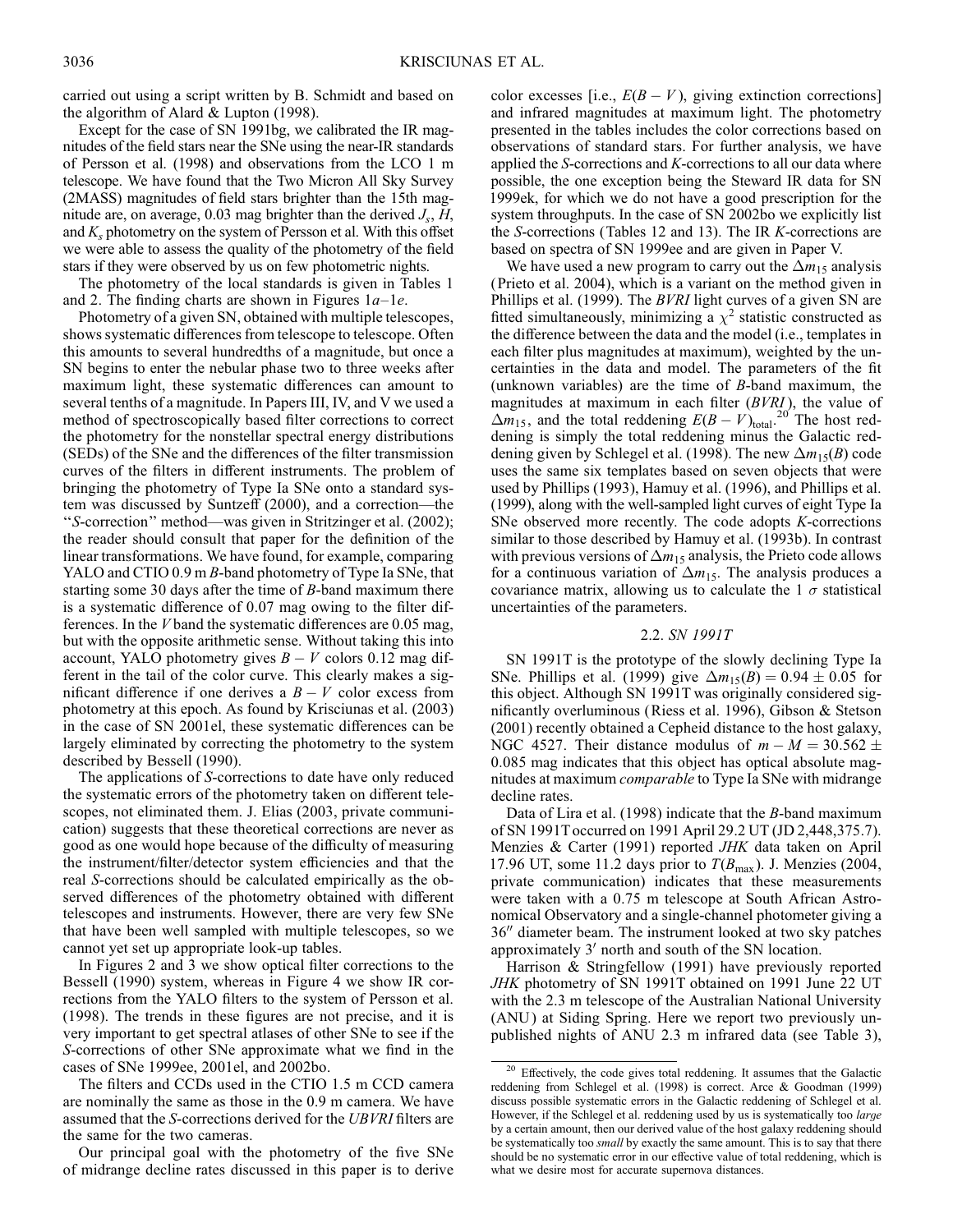| SN Field | Star           | $\boldsymbol{U}$ | $\boldsymbol{B}$ | V              | $\boldsymbol{R}$ | Ι              | $N^{\rm a}$    |
|----------|----------------|------------------|------------------|----------------|------------------|----------------|----------------|
| 1999ek   | 1              | $\cdots$         | 14.766 (0.007)   | 13.909 (0.011) | 13.361 (0.006)   | 12.807 (0.006) | 3              |
|          | 2              | $\cdots$         | 15.863 (0.009)   | 15.017 (0.009) | 14.463 (0.006)   | 13.902 (0.009) | 3              |
|          | 3              | $\cdots$         | 17.117 (0.013)   | 16.276(0.011)  | 15.723 (0.007)   | 15.168 (0.009) | 3              |
|          | 4              | $\cdots$         | 14.266 (0.007)   | 13.460 (0.009) | 12.935 (0.006)   | 12.408 (0.008) | 3              |
|          | 5              | $\cdots$         | 13.592 (0.006)   | 12.855(0.010)  | 12.374 (0.009)   | 11.878(0.011)  | 3              |
|          | 6              | $\cdots$         | 16.106 (0.006)   | 14.600(0.010)  | 13.761 (0.006)   | 12.979 (0.006) | 3              |
|          |                | $\cdots$         | 14.420 (0.007)   | 13.661 (0.010) | 13.169 (0.006)   | 12.674(0.007)  | 3              |
|          | 8              | $\cdots$         | 16.249(0.006)    | 15.325 (0.008) | 14.729 (0.006)   | 14.128 (0.006) | 3              |
|          | 9              | $\cdots$         | 15.492 (0.006)   | 14.168(0.011)  | 13.387 (0.006)   | 12.635 (0.008) | 3              |
|          | 10             | $\cdots$         | 15.273 (0.008)   | 14.196 (0.009) | 13.525 (0.006)   | 12.877 (0.006) | 3              |
| 2001bt   | 1              | 15.964 (0.068)   | 15.326 (0.006)   | 14.424 (0.005) | 13.918 (0.012)   | 13.509 (0.005) | $\overline{2}$ |
|          | $\overline{c}$ | 16.840 (0.076)   | 15.988 (0.011)   | 14.938 (0.009) | 14.339 (0.012)   | 13.828 (0.003) | $\overline{c}$ |
|          | 3              | 15.937 (0.068)   | 15.852 (0.007)   | 15.257 (0.007) | 14.881 (0.013)   | 14.553 (0.007) | 2              |
|          | 4              | $\cdots$         | 17.155 (0.007)   | 16.288(0.017)  | 15.799 (0.016)   | 15.402 (0.007) | $\overline{c}$ |
|          | 5              | 15.870 (0.068)   | 15.427 (0.004)   | 14.622 (0.005) | 14.165(0.011)    | 13.778 (0.007) | $\overline{c}$ |
|          | 6              | 15.505 (0.066)   | 14.463 (0.004)   | 13.333(0.003)  | 12.710(0.011)    | 12.167 (0.006) | 2              |
| 2001cn   | 2              | 15.372 (0.011)   | 15.004 (0.006)   | 14.393 (0.004) | 13.674 (0.007)   | 14.284 (0.059) | 4              |
|          | 3              | 16.145 (0.009)   | 15.698 (0.007)   | 14.891 (0.004) | 14.037 (0.007)   | 14.445 (0.063) | 4              |
|          | 4              | 16.556(0.011)    | 16.174 (0.008)   | 15.522 (0.004) | 14.769 (0.008)   | 15.418 (0.064) | 4              |
|          | 5              | 16.577 (0.013)   | 15.982(0.011)    | 14.925 (0.006) | 13.792 (0.012)   | 13.944 (0.068) | 4              |
|          | 6              | 16.415(0.011)    | 16.020 (0.009)   | 15.399 (0.006) | 14.639 (0.011)   | 15.157 (0.061) | 4              |
|          | 7              | 17.378 (0.011)   | 16.629(0.010)    | 15.457 (0.005) | 14.056 (0.010)   | $\cdots$       | 4              |
|          | 8              | 17.495(0.015)    | 17.083(0.011)    | 16.401(0.005)  | 15.611 (0.010)   | $\cdots$       | 4              |
|          | 1              | 15.490 (0.015)   | 15.031 (0.003)   | 14.173 (0.003) | 13.696 (0.004)   | 13.265 (0.004) | 7              |
|          | 2              | 14.907 (0.014)   | 14.716 (0.003)   | 13.990 (0.004  | 13.568 (0.005)   | 13.166 (0.003) | 7              |
|          | 3              | 17.004 (0.018)   | 16.784 (0.006)   | 16.027(0.003)  | 15.575 (0.003)   | 15.153(0.003)  | 7              |
|          | 4              | 17.306 (0.021)   | 16.946 (0.007)   | 16.136(0.004)  | 15.672 (0.004)   | 15.245 (0.004) | 7              |
|          | 5              | 16.985(0.017)    | 16.965(0.007)    | 16.278 (0.004) | 15.848 (0.003)   | 15.431 (0.004) | 7              |
|          | 6              | 15.970 (0.018)   | 15.882 (0.004)   | 15.195(0.003)  | 14.784 (0.004)   | 14.394 (0.003) | 7              |
| 2002bo   |                | 15.715 (0.034)   | 15.252 (0.016)   | 14.435 (0.012) | 14.000(0.015)    | 13.597 (0.014) | 7              |
|          | 2              | 19.643 (0.119)   | 18.529 (0.021)   | 17.213 (0.019) | 16.391 (0.020)   | 15.666 (0.023) | 5              |
|          | 3              | 15.938 (0.028)   | 15.691 (0.016)   | 14.929 (0.013) | 14.492 (0.018)   | 14.076 (0.015) | 7              |
|          | 4              | 13.250 (0.019)   | 13.046 (0.017)   | 12.414(0.015)  | 12.066 (0.015)   | 11.703 (0.015) | 3              |
|          | 5              | 15.224 (0.038)   | 15.072 (0.024)   | 14.366 (0.020) | 13.970 (0.025)   | 13.613 (0.021) | 3              |
|          | 6              | 16.253(0.041)    | 16.291(0.021)    | 15.644 (0.019) | 15.278 (0.023)   | 14.922 (0.021) | $\overline{4}$ |

TABLE 1 Optical Photometry of Supernova Field Stars

Nore.—Values in parentheses in this table and in others are  $1 \sigma$  uncertainties of the photometry.<br><sup>a</sup> The number of nights of calibration measurements for a given star.

| Field  | <b>Star</b>    | $J/J_s$        | H              | $K/K_{s}^{a}$  | $N_{\rm obs}^{\quad \, b}$ |
|--------|----------------|----------------|----------------|----------------|----------------------------|
|        | A              | 11.803(0.010)  | 11.164 (0.008) | 11.002(0.028)  | 1, 1, 1                    |
|        | J              | 10.822(0.005)  | 10.585(0.005)  | 10.574(0.011)  | 1, 1, 1                    |
|        | $\overline{c}$ | 13.128 (0.006) | 12.738 (0.008) | 12.649 (0.022) | 5, 6, 0                    |
|        | 3              | 14.371 (0.015) | 13.978 (0.005) | 13.805 (0.044) | 5, 6, 0                    |
|        | IR1            | 14.049 (0.012) | 13.302 (0.004) | 13.100 (0.028) | 5, 6, 0                    |
| 2001bt |                | 12.878 (0.005) | 12.492 (0.010) | 12.380 (0.009) | 2, 2, 2                    |
|        | IR1            | 13.771 (0.013) | 13.100 (0.011) | $\ddots$       | 1, 1, 0                    |
|        | 3              | 13.478 (0.010) | 13.108 (0.009) | 13.046 (0.029) | 1, 1, 1                    |
|        | $\overline{4}$ | 14.328 (0.012) | 14.011 (0.012) | 13.929 (0.037) | 1, 1, 1                    |
|        | 7              | 13.196 (0.010) | 12.542 (0.009) | 12.394 (0.027) | 1, 1, 1                    |
|        | 8              | 15.170 (0.016) | 14.781 (0.017) | $\cdots$       | 1, 1, 0                    |
|        | 6              | 13.846 (0.055) | 13.547 (0.011) | 13.481 (0.027) | 2, 1, 1                    |
|        |                | 13.051 (0.009) | 12.688 (0.008) | 12.676 (0.035) | 4, 4, 4                    |

TABLE 2 Infrared Photometry of Supernova Field Stars

<sup>a</sup> The K-band values for the 1999ek stars are from 2MASS.<br><sup>b</sup> Number of nights of observations that were used to determine the weighted means, for each of the three filters.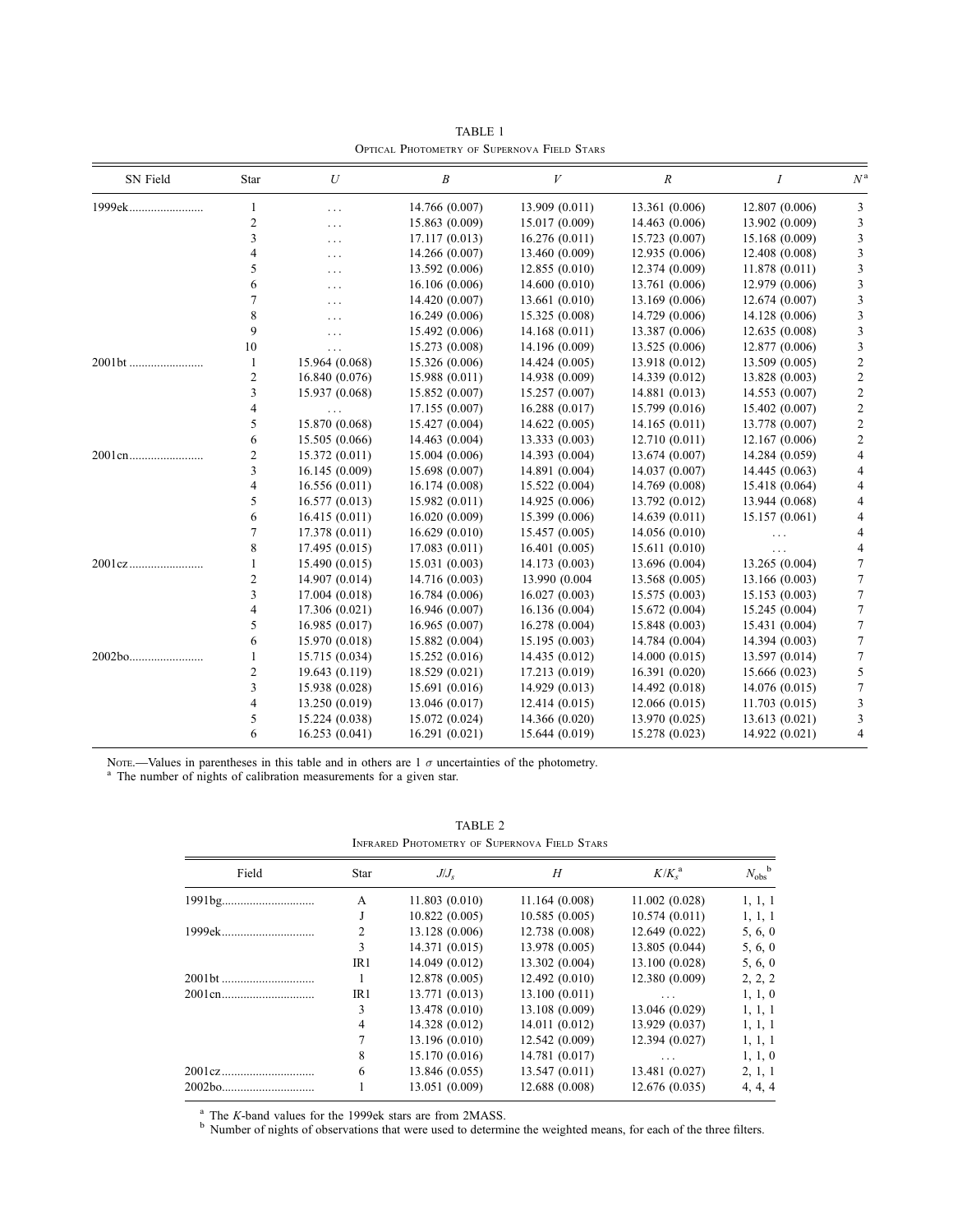

Fig. 1.—Finding charts for the supernovae: (a) SN 1999ek, (b) SN 2001bt, (c) SN 2001cn, (d) SN 2001cz, and (e) SN 2002bo. The object labeled "var" in panel (d) is a previously unknown RR Lyrae star; see Krisciunas et al. (2004a).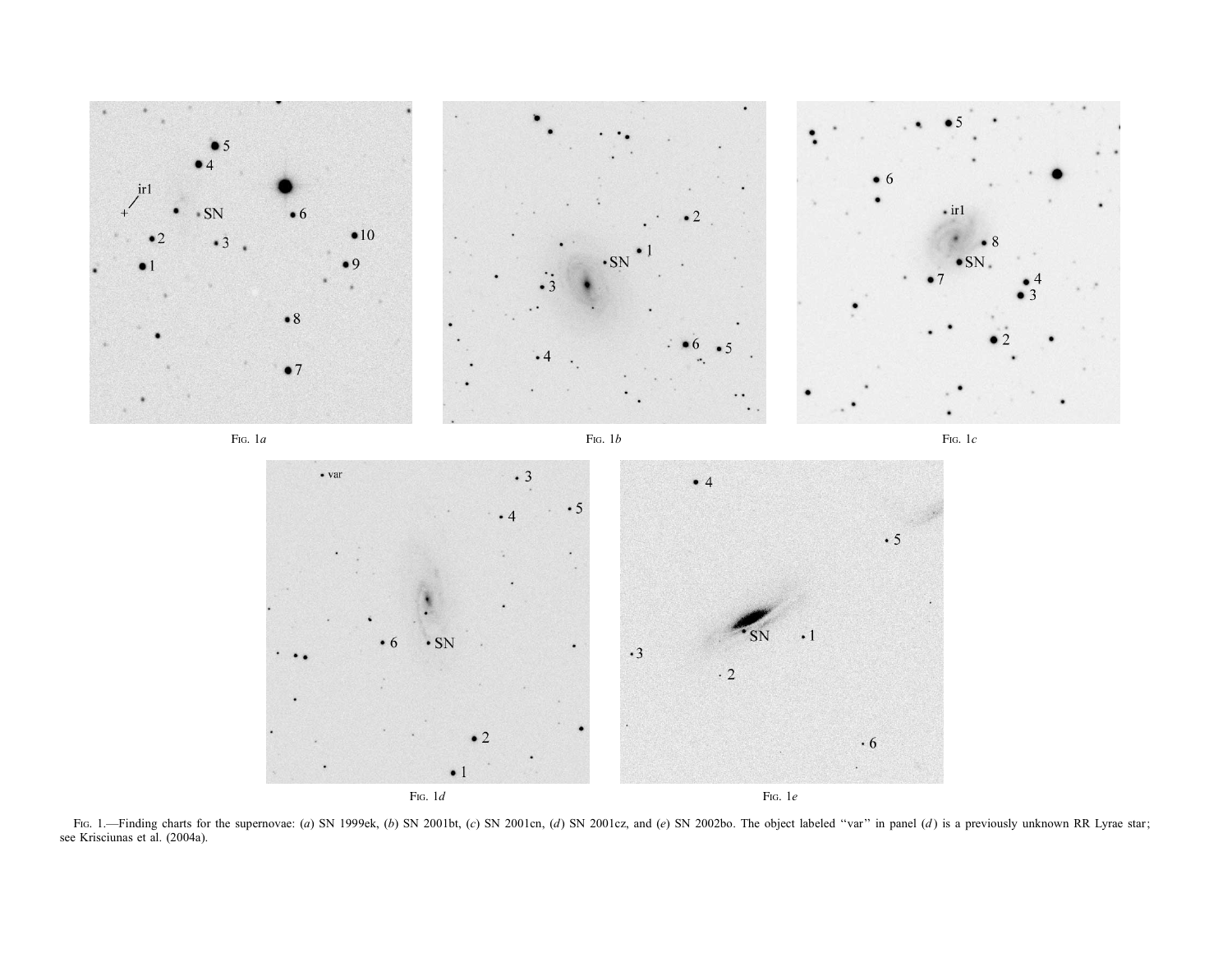

Fig. 2.—S-corrections for B-band data (top) and V-band data (bottom). These corrections place the data from the YALO 1 m and CTIO 0.9 m telescopes on the system of Bessell (1990). We used spectra of SNe 1999ee (circles), 2001el (triangles), and 2002bo (squares). Given the different SEDs of these three supernovae, we would not expect the S-corrections to be identical.

taken 5.05 and 6.10 days after  $T(B_{\text{max}})$ . These observers used a single-channel InSb detector,  $10^{\prime\prime}$  diameter beam, and a  $20^{\prime\prime}$ chop in the north-south direction. Finally, we note that these data are on the MSSSO infrared standard system. For subsequent calculations we have slightly corrected them to the system of Elias et al. (1982) using the linear transformations given by McGregor (1994).

Given that these previously unpublished data were taken within 10 days of the presumed time of the IR maxima, we can then use the templates of Paper V and the Cepheid distance of the host to estimate the absolute magnitudes at maximum. We adopted  $E(B - V)_{Gal} = 0.022$  mag from Schlegel et al. (1998) and  $E(B - V)_{\text{host}} = 0.14 \pm 0.05$  (Phillips et al. 1999). With  $R_V = 3.1$  and  $A_V = 0.50$  mag, standard Cardelli et al. (1989) extinction parameters then give  $A_J = 0.14$ ,  $A_H = 0.10$ , and  $A_K = 0.06$  mag.

## 2.3. SN 1991bg

SN 1991bg is the prototype of the rare fast-declining Type Ia SNe. According to Li et al. (2001b), only 16% of Type Ia SNe discovered in a distance-limited survey are like SN 1991bg. The fast decliners are intrinsically red at maximum light compared with midrange and slow decliners and lack the secondary maximum in the I-band light curves. They are subluminous by 2 to 3 mag in the  $V$  and  $B$  bands. The fast decliners are probably explosions of CO white dwarfs yielding the smallest amounts  $(\approx 0.1 M_{\odot})$  of <sup>56</sup>Ni (Stritzinger & Leibundgut 2004 and references therein).

Filippenko et al. (1992) and Leibundgut et al. (1993) give optical CCD photometry of SN 1991bg. The maximum brightness in Voccurred on 1991 December 14.7 UT (JD 2,448,605.2). The time of  $B$ -band maximum is not as well constrained by the fewer B-band data, but if SN 1991bg behaved like SN 1999by, an equally fast decliner (Garnavich et al. 2004), then the B-band maximum of SN 1991bg probably occurred about 2 days prior to  $T(V_{\text{max}})$ . We assume that  $T(B_{\text{max}})$  occurred at JD 2,448,603.2. For the purpose of calculating absolute magnitudes we assume a distance modulus of  $m - M = 31.32 \pm$ 0:11 (Tonry et al. 2001) for NGC 4374 (the host of SN 1991bg), which is based on the method of surface brightness fluctuations (SBFs).

Porter et al. (1992) presented an AAS poster discussing five nights of JHK data and the bolometric light curve of SN 1991bg. However, Alain Porter died in 1993 and the data were never published. We have acquired the raw data used by Porter for the critical three nights near maximum light taken by Stanford et al. (1995). The data were taken with the KPNO 1.3 m telescope using the Simultaneous Quadcolor Infrared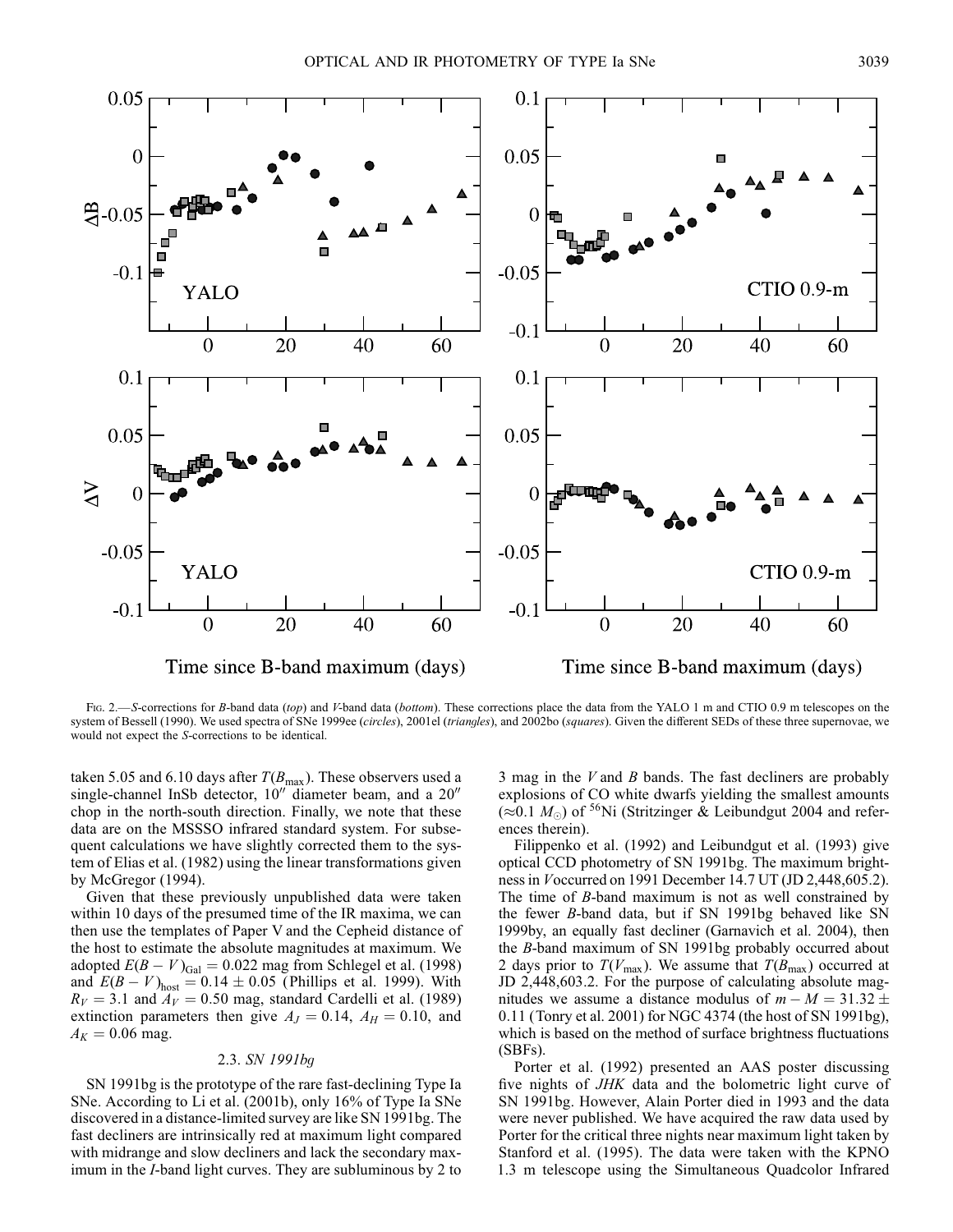

Fig. 3.—Same as Fig. 2, but for S-corrections for R and I.

Imaging Device (SQIID). This camera contained four low quantum efficiency  $256 \times 256$  PtSi arrays. The plate scale on the 1.3 m telescope was 1"36 per pixel. SQIID took simultaneous  $JHKL'$  images, but the  $L'$  images were not saved.

We used images obtained by Stanford et al. (1995) to characterize the nonlinearities of SQIID. We calibrated SN 1991bg directly using bright IR standards of Elias et al. (1982) on the photometric night of 1991 December 15 and determined the JHK magnitudes of field stars A and J of Leibundgut et al. (1993). We confirmed that no color terms need to be used for the determination of the  $J$  and  $K$  data with SQIID, but there is a substantial color term for H, namely  $-0.261 \pm 0.053$ , scaling  $H - K$ . This is in agreement with the value found by Stanford et al. (see their  $\S$  3).

We list the JHK magnitudes of stars A and J in Table 2. In Table 3 we give the JHK photometry of SN 1991bg derived from SQIID images. The two remaining nights of the Porter data in the  $J$  band were obtained by E. Lada et al. (2004, private communication) in 1992 January but are not included in our paper. Porter et al. (1992) state that SN 1991bg faded by 3 mag in the J band in the month after maximum light.

## 2.4. SN 1999ek

SN 1999ek was discovered in UGC 3329 by Johnson & Li (1999) from images taken on 1999 October 20.5 (JD 2,451,472.0) and 21.4 UT at  $\alpha = 0.5^{\circ}36^{\circ}31^{\circ}6$ ,  $\delta = +16^{\circ}38'18''$ 

(equinox J2000), at  $11\rlap{.}''7$  west and  $12\rlap{.}''1$  south of the core of UGC 3329. Strolger et al. (1999) reported that spectra taken on October 25 and 26 UT indicated that SN 1999ek was a Type Ia SN at or near maximum light. Jha et al. (1999) report that a spectrum taken on October 30.46 UT confirms the SN typing and age with respect to maximum.

This supernova, located at a Galactic latitude of  $-8^\circ$ , has a large Galactic reddening according to Schlegel et al. (1998) at  $E(B - V) = 0.561$  mag. We note that Arce & Goodman (1999) find that for  $A_V > 0.5$  mag, the Schlegel et al. maps overestimate the reddening by a factor of 1.3–1.5.

All our optical data of SN 1999ek were obtained with the CTIO 0.9 m telescope. Our image subtraction templates were obtained with the CTIO 1.5 m telescope on 2001 November 12 UT. The JH infrared templates were obtained with the LCO 1 m telescope on 2000 November 17 UT.

Our IR data of this object were obtained with the 1.2 m telescope of the Fred L. Whipple Observatory (FLWO) at Mount Hopkins, AZ (one night), the YALO 1 m at CTIO (seven nights), and the Steward Observatory 2.3 m at Kitt Peak (five nights). The Steward data were obtained with a  $256 \times 256$ HgCdTe NICMOS detector (Rieke et al. 1993). We found that the images could not be flattened and sky-subtracted well. As a result, the Steward data should be considered only approximate  $(\pm 0.08 \text{ mag})$ . In Table 4 we give the internal errors of the photometry.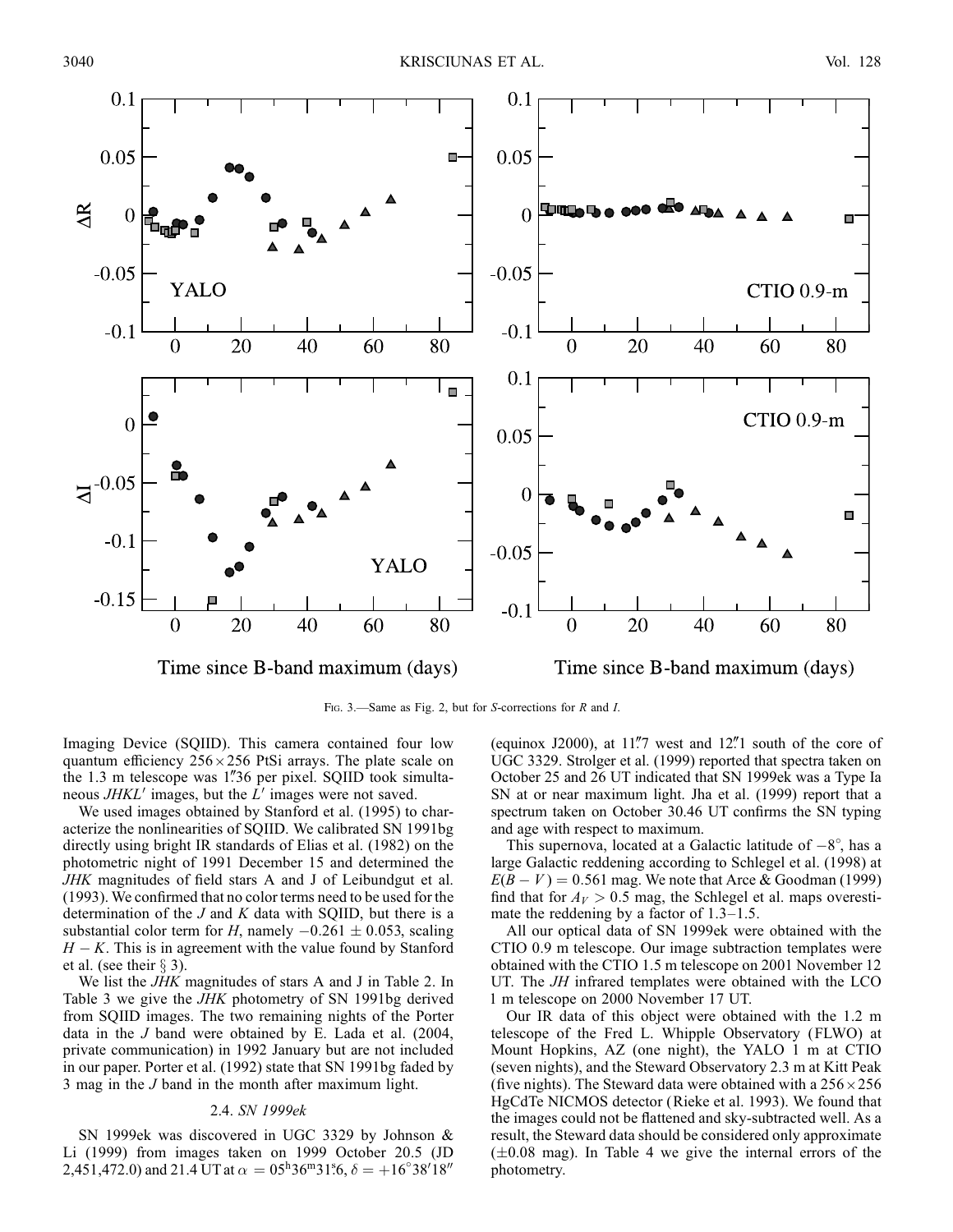

Time since B-band maximum (days)

FIG. 4.—S-corrections for the infrared bands. The corrections place the data obtained with the YALO 1 m telescope on the photometric system of Persson et al. (1998). The circles correspond to data derived using (''normal'') spectra of SN 1999ee, and the squares correspond to S-corrections obtained from spectra of the ''abnormal'' SN 2002bo.

In Tables 4 and 5 we give the optical and IR data of SN 1999ek. We took no  $K_s$ -band imagery of this field with the LCO 1 m telescope, and the one night of FLWO imagery was not photometric. We have opted to use the K-band values of the nearby field stars from 2MASS to calibrate the single night of K-band data of SN 1999ek.

In Figure 5 we show the optical and IR light curves of SN 1999ek. We include some optical photometry of Jha (2002), which is consistent with our data at the 0.01 mag level at JD 2,451,487.

Using the light-curve–fitting code of Prieto et al. (2004), we derive  $E(B - V)_{total} = 0.76 \pm 0.05$  mag for SN 1999ek. The implied host reddening is  $E(B - V)_{\text{host}} = 0.76 - 0.56 =$ 0.20 mag. The implied total extinction is  $A_V = 2.37 \pm 0.16$  mag, assuming  $R_V = 3.1$  for both components of reddening.

Using the unreddened  $V - H$  locus for midrange decliners (Paper V, Table 14), we derive  $E(V - H) = 1.83 \pm 0.05$  mag for SN 1999ek using only the LCO infrared data. This gives  $A_V = 2.25 \pm 0.12$  mag. Thus, in the case of SN 1999ek, the method of combining optical and IR photometry for midrange decliners discussed in Papers I, II, III, and V gives a value of  $A_V$  consistent with the  $\Delta m_{15}$  method.

#### 2.5. SN 2001bt

SN 2001bt was discovered by Chassagne (2001a) from images taken on 2001 May 24.0 (=JD 2,452,053.0) and 24.9 UT. It is located at  $\alpha = 19h13m46s8$ ,  $\delta = -59°17'23''$  (equinox J2000),  $14\rlap{.}''1$  west and  $17\rlap{.}''1$  north of the nucleus of IC 4830. From a spectrum obtained on May 26 UT with the LCO 2.5 m telescope, Phillips & Krisciunas (2001) deduced that SN 2001bt was a Type Ia SN at or near maximum.

Tables 6 and 7 contain our photometry of SN 2001bt itself. Figure 6 shows the optical and IR photometry of SN 2001bt.

The data obtained with the LCO 2.5 m telescope have much smaller internal errors than the data from the YALO 1 m telescope at a comparable epoch near maximum light. Our values of the maximum IR magnitudes of SN 2001bt hinge much more on the LCO photometry, for which no filter corrections are necessary as well, to place the data on the filter system of Persson et al. (1998).

#### 2.6. SN 2001cn

SN 2001cn was also discovered by Chassagne (2001b) from images of 2001 June 11.95 (=JD 2,452,072.45) and 12.85 UT. It is located at  $\alpha = 18^{\text{h}} 46^{\text{m}} 17^{\text{s}} 8$ ,  $\delta = -65^{\circ} 45' 42''$  (equinox J2000),  $2\%$  west and 17. south of the nucleus of IC 4758. Candia et al. (2001) report that a spectrum obtained by D. Norman and K. Olsen on June 14.3 UT with the CTIO 1.5 m telescope showed that SN 2001cn was a Type Ia SN near maximum light.

Tables 8 and 9 contain our photometry of SN 2001cn itself. Figure 7 shows the optical and IR photometry of SN 2001cn.

### 2.7. SN 2001cz

Yet another SN was discovered by Chassagne (2001c) from images taken on 2001 July 4.64 (=JD 2,452,095.14) and 5.61 UT. SN 2001cz is located at  $\alpha = 12^{\text{h}}47^{\text{m}}30^{\text{s}}2$ ,  $\delta =$  $-39^{\circ}34'48''$  (equinox J2000), 0.76 west and 31.74 south of the nucleus of NGC 4679. Pastorello et al. (2001) obtained a spectrum on July 12.01 UT with the Danish 1.54 m telescope at La Silla, finding the new object to be a Type Ia SN within 2 days of maximum light. Tables 10 and 11 contain our photometry of SN 2001cz itself. Figure 8 shows the optical and IR photometry of SN 2001cz.

In Figure 1d we mark a previously unknown RR Lyrae star. Its V magnitude ranges from 16.20 to 16.72, and its period is

|  |                                                     | TABLE 3 |  |
|--|-----------------------------------------------------|---------|--|
|  | INFRARED PHOTOMETRY OF TYPE Ia SUPERNOVA PROTOTYPES |         |  |

| Object    | UT Date     | JD <sup>a</sup> |             | Н           | К           | Notes <sup>b</sup> |
|-----------|-------------|-----------------|-------------|-------------|-------------|--------------------|
| SN 1991T  | 1991 Apr 17 | 364.46          | 11.73       | 11.16       | 10.93       |                    |
|           | 1991 May 4  | 380.75          | 12.45(0.09) | 12.44(0.10) | 12.28(0.10) | 2                  |
|           | 1991 May 5  | 381.80          | 12.58(0.10) | 12.29(0.10) | 12.19(0.10) | 2                  |
|           | 1991 Jun 22 | 429.86          | 14.97(0.30) | 13.72(0.14) | 13.71(0.25) | 2, 3               |
| SN 1991bg | 1991 Dec 15 | 606.05          | 13.49(0.03) | 13.45(0.04) | 13.49(0.05) | 4                  |
|           | 1991 Dec 16 | 606.06          | 13.51(0.03) | 13.44(0.03) | 13.41(0.05) | $\overline{4}$     |
|           | 1991 Dec 17 | 607.05          | 13.59(0.04) | .           | .           | 4                  |
|           |             |                 |             |             |             |                    |

<sup>a</sup> Julian Date  $-$  2,448,000.<br><sup>b</sup> (1) Menzies & Carter (1991); may include a significant amount of host galaxy light. (2) Data on MSSSO IR system (McGregor 1994). (3) Harrison & Stringfellow (1991). (4) Data on Caltech IR system (Elias et al. 1982).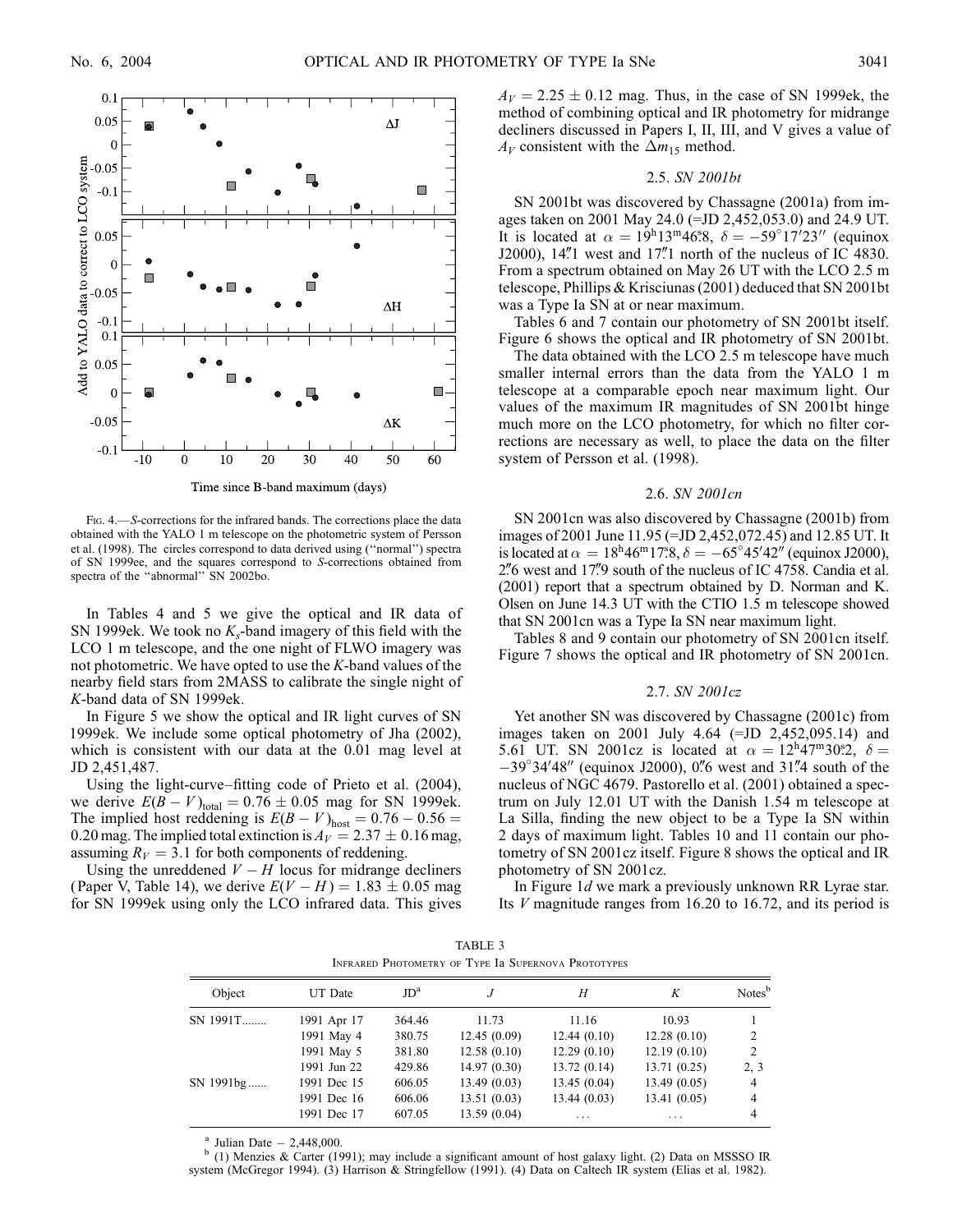| JD <sup>a</sup> | B              | V              | R              | $\boldsymbol{I}$ |
|-----------------|----------------|----------------|----------------|------------------|
| 478.840         | 18.061 (0.023) | 17.401 (0.018) | 16.901(0.015)  | 16.557(0.016)    |
| 478.840         | 18.048 (0.021) | 17.378 (0.016) | 16.883(0.015)  | 16.569(0.015)    |
| 479.836         | 17.987 (0.041) | 17.362 (0.035) | 16.778 (0.023) | 16.479 (0.027)   |
| 479.840         | 17.925 (0.037) | 17.351 (0.036) | 16.770 (0.024) | 16.520 (0.032)   |
| 480.758         | 18.070 (0.070) | 17.324 (0.058) | 16.760(0.055)  | 16.574 (0.079)   |
| 480.758         | 17.984 (0.082) | 17.339 (0.060) | 16.856 (0.058) | 16.573 (0.072)   |
| 481.785         | 17.938 (0.016) | 17.250 (0.015) | 16.807(0.015)  | 16.574(0.015)    |
| 481.789         | 17.930 (0.023) | 17.278 (0.015) | 16.820(0.015)  | 16.580 (0.015)   |
| 483.863         | 17.955 (0.015) | 17.250 (0.015) | 16.817 (0.015) | 16.675 (0.016)   |
| 483.867         | 17.913 (0.014) | 17.240 (0.015) | 16.824(0.015)  | 16.681(0.015)    |
| 484.734         | 17.968 (0.014) | 17.243 (0.015) | 16.834(0.015)  | 16.705(0.015)    |
| 484.738         | 17.983 (0.014) | 17.268 (0.015) | 16.850(0.015)  | 16.699(0.015)    |
| 485.801         | 17.998 (0.029) | 17.300 (0.043) |                | 16.751 (0.016)   |
| 485.805         | 18.034 (0.057) | 17.291 (0.023) | 16.816(0.015)  | 16.795 (0.023)   |
| 486.824         | 18.069 (0.014) | 17.275 (0.015) | 16.875(0.015)  | 16.788 (0.015)   |
| 486.824         | 18.062 (0.015) | 17.284 (0.015) | 16.870 (0.015) | 16.765(0.015)    |
| 487.812         | 18.108 (0.014) | 17.325 (0.015) | 16.902 (0.015) | 16.851 (0.016)   |
| 487.812         | 18.103 (0.016) | 17.317 (0.015) | 16.901(0.015)  | 16.814 (0.017)   |
| 488.813         | 18.182 (0.014) | 17.364 (0.015) | 16.978 (0.015) | 16.917 (0.015)   |
| 489.762         | 18.289 (0.019) | 17.394 (0.021) | 17.032 (0.020) | 16.961 (0.024)   |
| 489.766         | 18.258 (0.018) | 17.410 (0.019) | 17.044 (0.016) | 16.966 (0.024)   |
| 490.844         | 18.358 (0.014) | 17.455 (0.015) | 17.128 (0.015) | 17.096 (0.023)   |
| 490.848         | 18.374 (0.017) | 17.468 (0.015) | 17.138 (0.017) | 17.058 (0.019)   |
| 492.859         | 18.552 (0.018) | 17.583 (0.015) | 17.301 (0.015) | 17.223 (0.018)   |
| 492.871         | 18.541 (0.051) | 17.562 (0.024) | 17.298 (0.029) | 17.222 (0.023)   |
| 493.812         | 18.668 (0.016) | 17.647 (0.015) | 17.354 (0.015) | 17.287 (0.018)   |
| 493.828         | 18.672 (0.017) | 17.654 (0.015) | 17.350 (0.015) | 17.230 (0.018)   |
| 501.848         | 19.654 (0.026) | 18.116 (0.016) | 17.547 (0.016) | 17.175 (0.016)   |
| 501.852         | 19.671 (0.031) | 18.131 (0.018) | 17.526 (0.015) | 17.162 (0.017)   |
| 503.695         | 20.384 (0.208) | 18.300 (0.022) | 17.663(0.016)  |                  |
| 504.707         | 20.057 (0.176) | 18.248 (0.025) | 17.614 (0.017) | 17.065 (0.016)   |
| 506.778         | 20.308 (0.206) |                |                |                  |
| 508.836         | 20.312 (0.134) | 18.518 (0.027) | 17.722 (0.018) | 17.075 (0.015)   |

TABLE 4 Optical Photometry of SN 1999ek

 $a$  Julian Date  $-2,451,000$ .

TABLE 5 Infrared Photometry of SN 1999ek

| JD <sup>a</sup> | .J             | H              | K              | Telescopeb     |
|-----------------|----------------|----------------|----------------|----------------|
| 473.99          |                | 16.414(0.115)  | 16.544 (0.076) | 1              |
| 477.67          | 16.150(0.039)  | 16.079 (0.040) |                | 2              |
| 477.80          | 16.124(0.020)  | 16.281 (0.018) | .              | 3              |
| 478.69          | 16.097(0.050)  | 16.136 (0.050) | .              | $\overline{c}$ |
| 481.82          | 16.209(0.019)  | 16.331 (0.020) | .              | 3              |
| 483.78          | 16.415(0.023)  | 16.464 (0.038) | .              | 4              |
| 484.81          | 16.436(0.024)  | 16.485 (0.024) | .              | 4              |
| 485.78          | 16.539(0.024)  | 16.405(0.163)  | .              | 4              |
| 486.82          | 16.908 (0.068) | 16.676(0.135)  | .              | 4              |
| 487.79          | 16.778 (0.023) | 16.648 (0.025) | .              | 4              |
| 488.80          | 16.935(0.022)  | 16.645 (0.029) | .              | 4              |
| 489.84          | 17.134 (0.023) | 16.525(0.031)  | .              | 4              |
| 497.66          | 17.819 (0.081) | 16.455 (0.070) | .              | 2              |
| 503.64          | 17.563(0.065)  | 16.296 (0.059) | .              | $\mathcal{L}$  |
| 504.67          | 17.441 (0.088) | 16.253(0.073)  | .              | $\overline{c}$ |

<sup>a</sup> Julian Date  $- 2,451,000$ .<br>
<sup>b</sup> (1) FLWO 1.2 m; (2) Steward Observatory 90 inch (2.3 m); (3) LCO 2.5 m; (4) LCO 1 m.



FIG. 5.—Optical and IR light curves of SN 1999ek. Four nights of data from Jha (2002) are plotted as diamonds.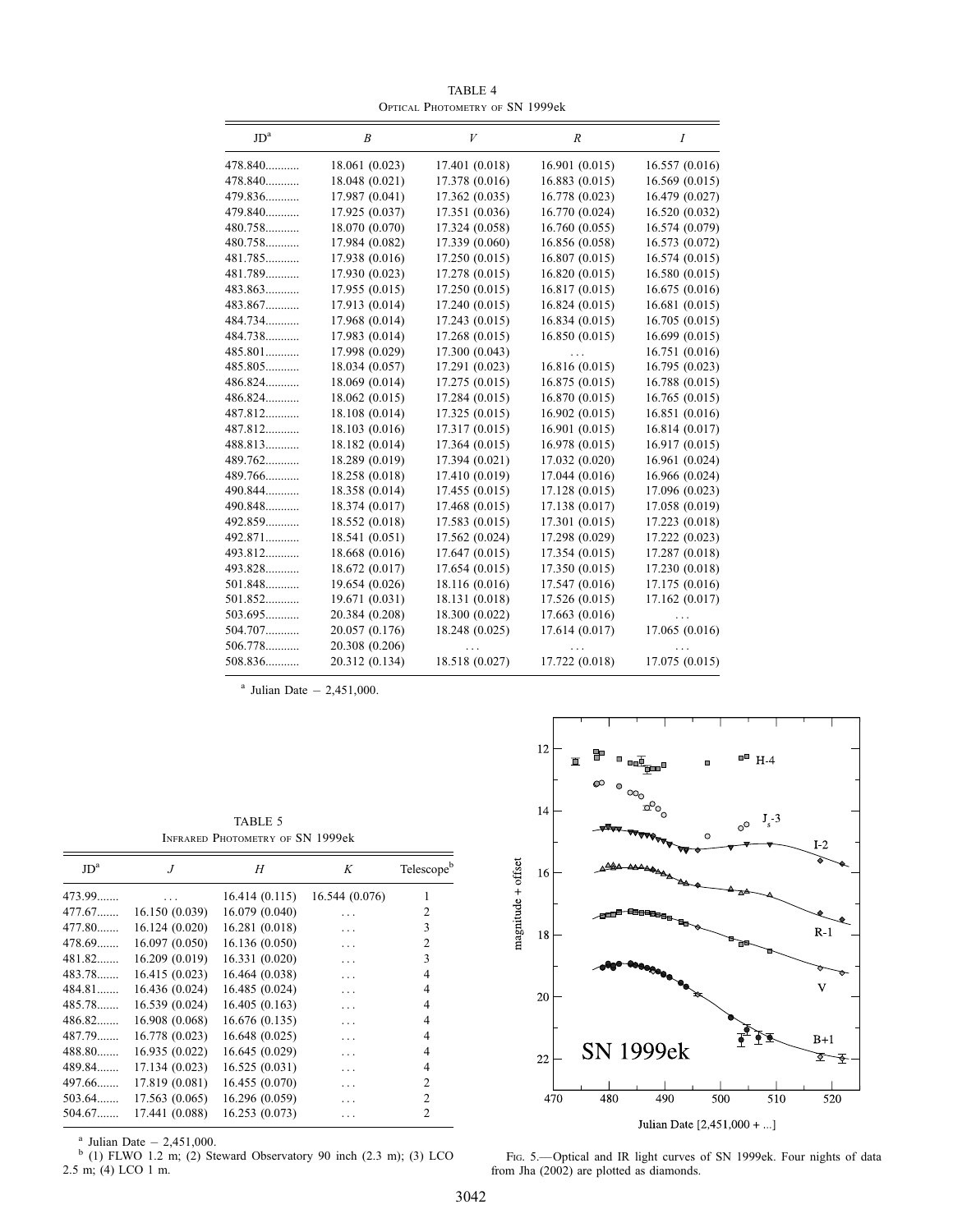$JD^a$   $B$   $V$   $R$   $I$  Telescope<sup>b</sup> 2055.78........ 16.260 (0.023) 16.096 (0.009) 15.817 (0.015) ... 1 2061.90........ 15.577 (0.014) 15.414 (0.006) 15.212 (0.010) 15.305 (0.015) 1 2061.82........ 15.571 (0.011) 15.414 (0.007) 15.210 (0.016) 15.289 (0.013) 2<br>2064.77........ 15.522 (0.039) 15.319 (0.019) 15.147 (0.073) 15.359 (0.042) 2 15.522 (0.039) 15.319 (0.019) 15.147 (0.073) 15.359 (0.042) 2<br>15.668 (0.012) 15.317 (0.008) 15.155 (0.018) 15.460 (0.014) 2 2067.83........ 15.668 (0.012) 15.317 (0.008) 15.155 (0.018) 15.460 (0.014) 2070.82........ 15.856 (0.019) 15.393 (0.011) 15.266 (0.026) 15.567 (0.019) 2 2073.92......... 16.197 (0.030) 15.553 (0.018) ... 15.760 (0.035) 2<br>2076.86........ 16.503 (0.020) 15.733 (0.008) 15.663 (0.023) 15.909 (0.025) 2 2076.86........ 16.503 (0.020) 15.733 (0.008) 15.663 (0.023) 15.909 (0.025) 2<br>2079.89........ 16.945 (0.030) 15.967 (0.017) 15.778 (0.028) 15.880 (0.035) 2 2079.89........ 16.945 (0.030) 15.967 (0.017) 15.778 (0.028) 15.880 (0.035) 2 2082.75........ 17.306 (0.021) 16.112 (0.011) 15.809 (0.022) 15.771 (0.019) 2<br>2085.74........ 17.689 (0.048) 16.301 (0.026) 15.869 (0.042) 15.761 (0.039) 2 2085.74........ 17.689 (0.048) 16.301 (0.026) 15.869 (0.042) 15.761 (0.039) 2<br>2088.70....... 17.937 (0.033) 16.451 (0.019) 16.006 (0.031) 15.747 (0.031) 2 2088.70........ 17.937 (0.033) 16.451 (0.019) 16.006 (0.031) 15.747 (0.031)<br>2091.68........ 18.156 (0.045) 16.678 (0.017) 16.144 (0.031) 15.794 (0.026) 18.156 (0.045) 16.678 (0.017) 16.144 (0.031) 15.794 (0.026) 2<br>18.410 (0.178) 16.875 (0.047) ... 16.044 (0.079) 2 2094.81........ 18.410 (0.178) 16.875 (0.047) ... 16.044 (0.079) 2<br>2096.78........ ... 16.978 (0.035) 16.529 (0.070) 16.238 (0.063) 2 2096.78........ 16.978 (0.035) 16.529 (0.070) 16.238 (0.063) 2<br>2097.67........ 18.529 (0.088) 17.102 (0.028) 16.566 (0.051) 16.200 (0.043) 2 2097.67........ 18.529 (0.088) 17.102 (0.028) 16.566 (0.051) 16.200 (0.043) 2<br>2101.75........ 18.574 (0.161) 17.409 (0.061) ... 16.493 (0.105) 2 2101.75......... 18.574 (0.161) 17.409 (0.061) ... 16.493 (0.105) 2<br>2106.64........ 18.791 (0.088) 17.438 (0.041) 17.005 (0.067) 16.733 (0.061) 2 2106.64........ 18.791 (0.088) 17.438 (0.041) 17.005 (0.067) 16.733 (0.061) 2<br>2115.86........ 18.904 (0.039) 17.663 (0.014) 17.285 (0.025) 17.055 (0.030) 2 2115.86........ 18.904 (0.039) 17.663 (0.014) 17.285 (0.025) 17.055 (0.030) 2<br>2122.67........ 18.923 (0.099) 17.823 (0.027) 17.453 (0.060) 17.345 (0.084) 2 2122.67........ 18.923 (0.099) 17.823 (0.027) 17.453 (0.060) 17.345 (0.084) 2<br>2123.65........ 18.920 (0.051) 17.869 (0.011) 17.507 (0.024) 17.403 (0.027) 2 2123.65......... 18.920 (0.051) 17.869 (0.011) 17.507 (0.024) 17.403 (0.027) 2<br>2128.75........ 19.121 (0.077) 17.958 (0.041) 17.626 (0.060) 17.605 (0.062) 2 2128.75........ 19.121 (0.077) 17.958 (0.041) 17.626 (0.060) 17.605 (0.062) 2 2131.76........ 19.014 (0.041) 18.048 (0.013) 17.750 (0.025) 17.762 (0.042) 2

TABLE 6 Optical Photometry of SN 2001bt

<sup>a</sup> Julian Date  $- 2,450,000$ .<br><sup>b</sup> (1) CTIO 1.5 m; (2) YALO 1 m.

TABLE 7 Infrared Photometry of SN 2001bt

| JD <sup>a</sup> | $\overline{J}$ | H              | K              | Telescopeb     |
|-----------------|----------------|----------------|----------------|----------------|
| 2061.81         | 15.472 (0.029) | 15.695(0.061)  | 15.562 (0.078) | 1              |
| 2061.85         | 15.420(0.015)  | 15.645(0.020)  | 15.399 (0.026) | 2              |
| 2064.76         | 15.342(0.073)  | 15.895(0.160)  | 15.629(0.275)  | 1              |
| 2068.83         | 16.163(0.041)  | 16.120(0.051)  | .              | $\overline{2}$ |
| 2069.83         | 16.291(0.036)  | 16.163(0.045)  | 15.653 (0.030) | $\overline{2}$ |
| 2070.81         | 16.244(0.051)  | 16.087(0.091)  | 15.944 (0.208) | 1              |
| 2073.92         | 17.029(0.118)  | 16.226(0.190)  | 15.860 (0.217) | 1              |
| 2076.86         | 17.168(0.071)  | 16.221(0.114)  | 15.875 (0.126) | 1              |
| 2079.89         | 17.010 (0.088) | 16.048(0.143)  | 15.776 (0.151) | 1              |
| 2082.75         | 17.051(0.062)  | 15.930 (0.094) |                | 1              |
| 2088.70         | 16.649(0.042)  | 15.669(0.066)  | 15.743 (0.096) | 1              |
| 2091.67         | 16.435(0.037)  | 15.783 (0.065) | 15.827 (0.102) | 1              |
| 2094.80         | 16.633(0.089)  | 15.934 (0.199) |                | 1              |
| 2096.78         | 16.733(0.081)  | 16.077(0.130)  | $\ddotsc$      | 1              |
| 2097.66         | 16.785(0.047)  | 16.156(0.079)  |                | 1              |
| 2101.70         | 17.355(0.163)  | 16.254(0.251)  | 17.003 (0.538) | 1              |
| 2106.63         | 17.677 (0.078) | 16.578(0.123)  | 17.276 (0.259) | 1              |
| 2115.84         | 18.052(0.116)  | 16.942 (0.184) |                | 1              |
| 2122.65         | 18.904 (0.234) | 17.227 (0.342) | $\cdots$       | 1              |
| 2123.63         | 18.747 (0.149) | 17.275 (0.221) | .              |                |
| 2128.73         | 19.428 (0.277) | 17.450 (0.401) | .              | 1              |
|                 |                |                |                |                |

<sup>a</sup> Julian Date  $- 2,450,000$ .<br><sup>b</sup> (1) YALO 1 m; (2) LCO 2.5 m.



FIG. 6. - Optical and IR light curves of SN 2001bt. Data points with errors greater than 0.15 mag have the error bars shown. The infrared data from the LCO 2.5 m telescope, which are notably more accurate than the data from the YALO 1 m telescope, are shown as diamonds. The YALO optical data contain filter corrections to the filter system of Bessell (1990), whereas the YALO infrared data are corrected to the system of Persson et al. (1998). The data are K-corrected but are rescaled in the time axis by  $1 + z$  so that the Julian Dates match the dates of observation.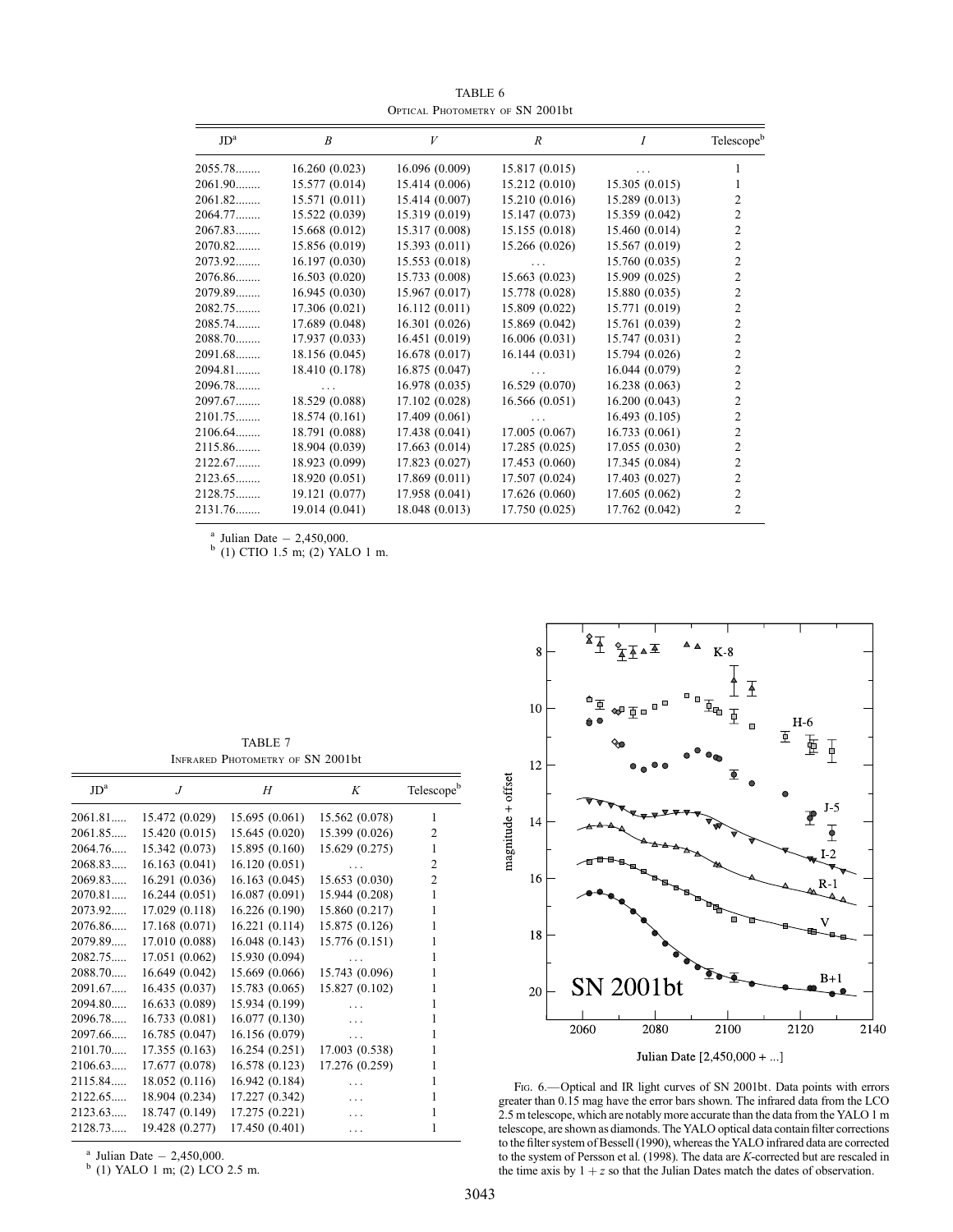TABLE 8 Optical Photometry of SN 2001cn

| JD <sup>a</sup> | U              | B              | V              | R              | Ι              | Telescopeb     |
|-----------------|----------------|----------------|----------------|----------------|----------------|----------------|
| 2075.85         | $\cdots$       | 15.559 (0.013) | 15.312 (0.008) | 15.162(0.011)  | 15.470 (0.013) |                |
| 2075.84         | $\cdots$       | 15.639 (0.014) | 15.289 (0.007) | 15.182(0.016)  | 15.479 (0.016) | 2              |
| $2076.80$       | 15.716 (0.057) | 15.611 (0.022) | 15.332(0.013)  | 15.196 (0.020) | 15.524 (0.022) |                |
| $2076.85$       |                | 15.631 (0.023) | 15.312(0.015)  | 15.204(0.024)  | 15.582 (0.024) | 2              |
| 2077.79         | 15.805 (0.059) | 15.676 (0.023) | 15.365(0.013)  | 15.233(0.020)  | 15.573 (0.023) |                |
| $2078.80$       | 15.868 (0.062) | 15.759 (0.022) | 15.410(0.013)  | 15.300 (0.019) | 15.650(0.023)  |                |
| 2079.73         | $\cdots$       | 15.785 (0.015) | 15.411 (0.010) | 15.350 (0.019) | 15.757 (0.018) | 2              |
| 2082.71         | $\cdots$       | 16.099 (0.008) | 15.556(0.005)  | 15.556 (0.008) | 15.989 (0.010) | $\overline{c}$ |
| $2085.71$       | $\cdots$       | 16.425 (0.009) | 15.765(0.005)  | 15.739(0.010)  | 16.084(0.033)  | $\overline{c}$ |
| 2088.67         | $\cdots$       | 16.822(0.011)  | 15.930 (0.006) | 15.817 (0.010) | 16.041(0.014)  | $\overline{2}$ |
| 2091.65         | $\cdots$       | 17.173 (0.019) | 16.103(0.005)  | 15.865 (0.008) | 15.941 (0.010) | $\overline{c}$ |
| 2094.81         | $\cdots$       | 17.532 (0.020) | 16.264(0.005)  | 15.929(0.010)  | 15.874(0.015)  | 2              |
| $2096.72$       | $\cdots$       | 17.729 (0.059) | 16.394(0.033)  | 15.972 (0.049) | 15.809 (0.061) | 2              |
| 2097.71         | $\cdots$       | 17.800 (0.021) | 16.435(0.009)  | 16.007(0.015)  | 15.836 (0.029) | $\overline{c}$ |
| $2101.72$       | $\cdots$       | 18.086 (0.018) | 16.724(0.010)  | 16.232(0.017)  | 15.903(0.017)  | $\mathfrak{D}$ |
| 2104.67         | $\cdots$       | 18.275 (0.018) | 16.901(0.006)  | 16.435(0.011)  | 16.085(0.011)  | 2              |
| 2106.67         | $\cdots$       | 18.379 (0.016) | 17.029(0.006)  | 16.569(0.011)  | 16.262(0.017)  | $\overline{c}$ |
| 2114.86         | $\cdots$       | 18.667 (0.026) | 17.378 (0.010) | 16.995(0.025)  | 16.787(0.027)  | 2              |
| $2117.81$       | $\cdots$       | 18.664 (0.033) | 17.461 (0.012) | 17.071 (0.023) | 16.903(0.081)  | $\overline{c}$ |
| $2122.62$       | .              | 18.763 (0.071) | 17.634(0.030)  | 17.201 (0.047) | 17.117(0.053)  | 2              |
| $2123.61$       | $\cdots$       | 18.757 (0.035) | 17.613(0.011)  | 17.255(0.019)  | 17.141 (0.020) | 2              |
| 2127.67         | $\cdots$       | 18.846 (0.075) | 17.747 (0.038) | 17.399 (0.057) | 17.309 (0.061) | $\overline{c}$ |
| $2130.76$       |                | 18.897 (0.056) | 17.763(0.030)  | 17.463 (0.044) | 17.408 (0.066) | $\overline{c}$ |
| $2140.72$       | $\cdots$       | 19.057 (0.054) | 18.059 (0.022) | 17.794(0.035)  | 17.774 (0.046) | $\mathfrak{D}$ |
| $2156.71$       | $\cdots$       | 19.127 (0.080) | 18.546 (0.040) | 18.278 (0.077) | 18.361 (0.111) | 2              |

<sup>a</sup> Julian Date  $- 2,450,000$ .<br><sup>b</sup> (1) CTIO 0.9 m; (2) YALO 1 m.

TABLE 9 YALO INFRARED PHOTOMETRY OF SN 2001cn

| JD <sup>a</sup> | $J_{\cdot}$    | H              | K              |
|-----------------|----------------|----------------|----------------|
| 2075.84         | 15.899 (0.028) | 16.084(0.062)  | 15.667 (0.095) |
| 2076.84         | 16.171 (0.046) | 16.144(0.071)  | 15.684 (0.099) |
| 2079.73         | 16.561 (0.044) | 16.088 (0.077) | 15.829 (0.104) |
| 2082.71         | 17.011(0.035)  | 16.164 (0.058) |                |
| 2085.69         | 17.379 (0.059) | 16.039 (0.095) | .              |
| 2088.67         | 17.191 (0.036) | 15.907 (0.056) | .              |
| 2091.64         | 17.130 (0.036) | 15.829 (0.057) | .              |
| 2094.74         | 16.959 (0.036) | 15.873 (0.071) | .              |
| 2096.72         | 16.842 (0.040) | 15.707 (0.069) |                |
| 2097.69         | 16.831 (0.034) | 15.665 (0.054) | .              |
| 2101.70         | 16.560(0.031)  | 15.792 (0.052) |                |
| $2104.66$       | 16.629 (0.029) | 15.895 (0.048) |                |
| 2106.66         | 16.796 (0.030) | 16.072 (0.049) | .              |
| 2114.84         | 17.716 (0.085) | 16.606 (0.136) |                |
| 2117.47         | 17.896 (0.079) | 16.808 (0.128) |                |
| 2122.60         | 18.273 (0.153) | 16.887 (0.232) | .              |
| $2123.60$       | 18.400 (0.103) | 16.905 (0.156) | .              |
| 2127.66         | 18.401 (0.135) | 17.445 (0.216) | .              |
| 2130.76         | 18.855 (0.193) | 17.449 (0.301) | .              |
|                 |                |                |                |

 $a$  Julian Date  $-2,450,000$ .



Julian Date [2,450,000 + ...]

FIG. 7. - Optical and infrared light curves of SN 2001cn. The optical data obtained with the CTIO 0.9 m telescope are shown as circles. All the other data were obtained with the YALO 1 m telescope. As in Fig. 6, the optical data are S-corrected and K-corrected, and the Julian Dates are rescaled by  $1 + z$  to match the dates of observation.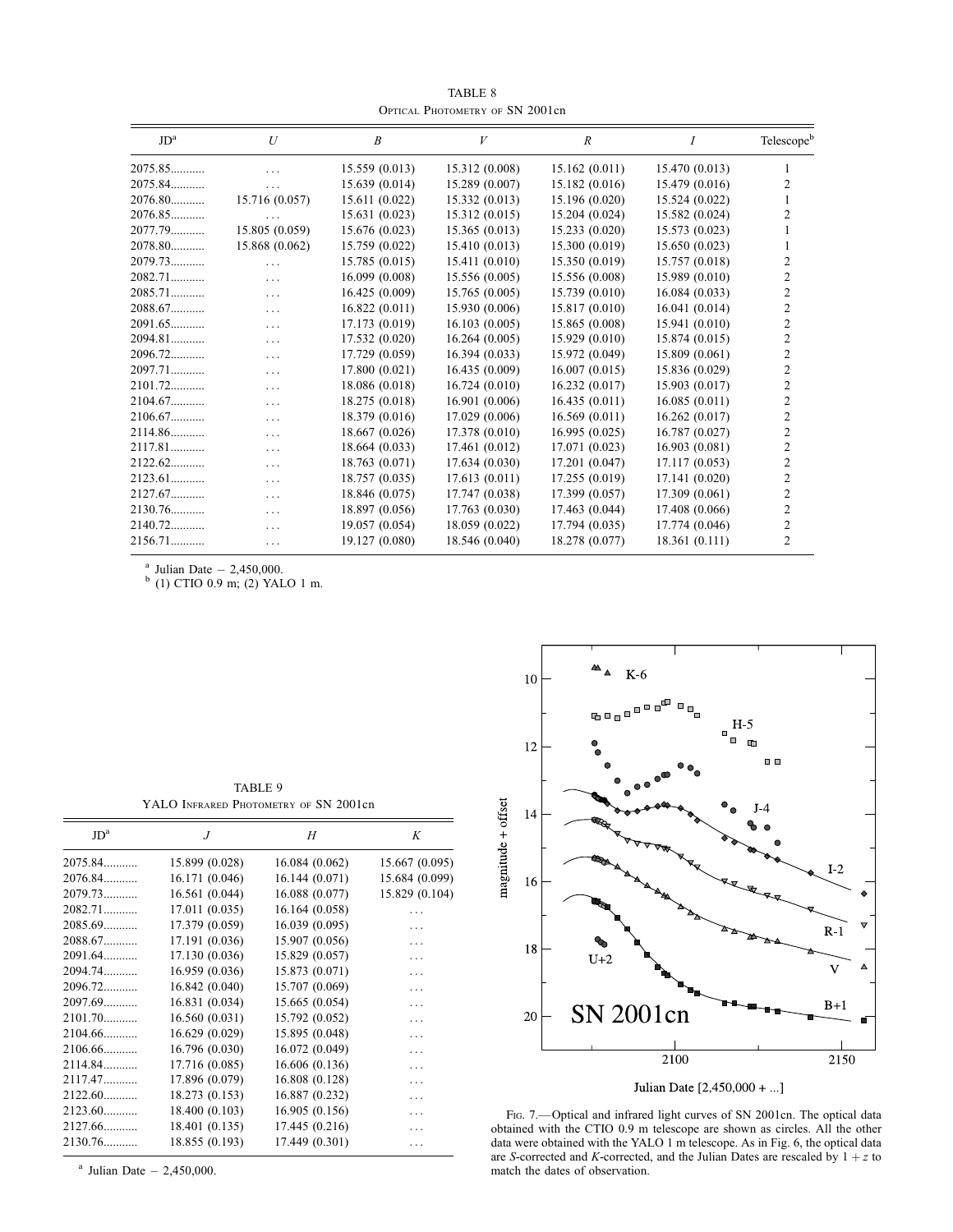| TABLE 10                        |  |  |
|---------------------------------|--|--|
| OPTICAL PHOTOMETRY OF SN 2001cz |  |  |

| JD <sup>a</sup> | U              | B              | V              | R              |                | Telescope <sup>b</sup> |
|-----------------|----------------|----------------|----------------|----------------|----------------|------------------------|
| 2097.50         | 15.297 (0.045) | 15.740 (0.037) | 15.682(0.034)  | 15.489 (0.040) | 15.474 (0.037) |                        |
|                 | $\cdots$       | 15.465 (0.012) | 15.307 (0.006) | 15.202(0.015)  | 15.304(0.013)  |                        |
| 2104.47         | $\cdots$       | 15.436(0.016)  | 15.240(0.010)  | 15.136 (0.018) | 15.378 (0.017) |                        |
| 2106.47         | $\cdots$       | 15.474(0.010)  | 15.264(0.006)  | 15.160(0.014)  | 15.432(0.013)  |                        |
| $2112.53$       | $\cdots$       | 15.843 (0.022) | 15.449(0.013)  | 15.450 (0.028) | 15.767 (0.028) |                        |
| 2114.48         | $\cdots$       | 15.957 (0.018) | 15.535(0.012)  | 15.555(0.023)  | 15.885 (0.022) |                        |
| 2117.48         | $\cdots$       | 16.237(0.014)  | 15.735(0.006)  | 15.721 (0.018) | 16.081(0.017)  |                        |
| 2123.47         | .              | 16.944(0.021)  | 16.061(0.009)  | 15.855 (0.022) | 15.973 (0.025) |                        |
|                 | $\cdots$       | 17.488 (0.070) | 16.291(0.019)  | 15.931(0.033)  | 15.872 (0.032) |                        |
| 2130.49         | .              | 17.694 (0.040) | 16.432(0.024)  | 16.008(0.039)  | 15.826 (0.036) |                        |
|                 | .              | 18.203 (0.085) | 16.858(0.012)  | $\cdots$       | .              |                        |
| 2144.48         | $\cdots$       | 18.462 (0.041) | 17.195 (0.008) | 16.767(0.033)  | 16.462(0.025)  |                        |
| 2151.49         | $\cdots$       | 18.608 (0.040) | 17.457 (0.018) | 17.136(0.031)  | 16.801(0.033)  |                        |
| 2155.51         | .              | 18.623 (0.164) | 17.591 (0.045) | $\cdots$       | .              |                        |

<sup>a</sup> Julian Date  $- 2,450,000$ .<br><sup>b</sup> (1) CTIO 0.9 m; (2) YALO 1.0 m.

0.6405 days. For more details see Krisciunas et al. (2004a). According to Schlegel et al. (1998), the Galactic reddening in the direction of NGC 4679 is  $E(B - V) = 0.092$ . Assuming  $R_V = 3.1$ , the V-band extinction is then 0.285 mag. With  $\langle V \rangle =$  $\frac{1}{2}(V_{\text{max}} + V_{\text{min}}) + 0.07$  (Smith 1995, p. 27) and adopting a mean absolute magnitude  $M_V = +0.7$  (Layden et al. 1996), the distance to the new RR Lyrae star is roughly 12.9 kpc. It is located some 5 kpc above the Galactic plane.

#### 2.8. SN 2002bo

SN 2002bo was independently discovered by Cacella & Hirose (2002) on 2002 March 9 UT. Nakano et al. (2002) give a position of  $\alpha = 10^{\text{h}}18^{\text{m}}06^{\text{s}}.5, \delta = +21^{\circ}49'42''$  (equinox J2000), some 11" 6 east and 14"2 south of the nucleus of the SA galaxy NGC 3190. Kawakita et al. (2002) and Benetti et al. (2002) obtained spectra on March 9 and 10, respectively, which showed that SN 2002bo was a Type Ia SN 10 to 12 days before maximum. According to the NASA/IPAC Extragalactic Database (NED), the heliocentric redshift of NGC 3190 is 1271 km  $s^{-1}$ , or  $z = 0.0042$ , a very nearby galaxy.

NGC 3190 is a member of the Leo III group (Garcia 1993). Tonry et al. (2001, their Table 1) determined SBF distances of two possible members of this group. They obtained  $m - M =$  $32.66 \pm 0.18$  for NGC 3193 and  $m - M = 31.86 \pm 0.24$  for

TABLE 11 YALO INFRARED PHOTOMETRY OF SN 2001cz

| JD <sup>a</sup> | $\cdot$        | H              | K              |
|-----------------|----------------|----------------|----------------|
| $2101.52$       | 15.404 (0.061) | 15.730 (0.126) | 15.397 (0.132) |
| $2104.46$       | 15.499 (0.061) | 15.879 (0.121) | 15.607 (0.130) |
| $2106.46$       | 15.623 (0.064) | 15.996 (0.121) | 15.685 (0.148) |
| $2112.52$       | 16.580 (0.120) | 16.023 (0.216) | 15.759 (0.258) |
| 2114.47         | 16.806 (0.085) | 16.153(0.155)  | 15.805 (0.172) |
| $2117.46$       | 17.163 (0.099) | 16.155 (0.168) | 16.062 (0.187) |
| 2123.46         | 17.477 (0.125) | 15.882 (0.198) | 15.785 (0.208) |
| 2128.47         | 17.029 (0.091) | 15.646 (0.155) | 15.642 (0.177) |
| $2130.48$       | 16.833 (0.079) | 15.646 (0.140) | 15.704 (0.161) |
| 2137.49         | 16.540 (0.102) | 15.722 (0.188) |                |
| 2144.47         | 17.020 (0.078) | 16.220(0.143)  | .              |
| 2151.47         | 17.664 (0.098) | 16.574 (0.173) | .              |
|                 |                |                |                |

 $a$  Julian Date  $-2,450,000$ .

NGC 3226. From dynamical information Benetti et al. (2004) obtained a distance modulus for SN 2002bo of 31.67 mag on a scale of  $H_0 = 65$  km s<sup>-1</sup> Mpc<sup>-1</sup>. Correcting to an  $H_0 = 72$ scale, this becomes  $m - M = 31.89$ , close to the measured SBF distance modulus of NGC 3226 but in significant disagreement with the distance modulus of NGC 3193.

A similar distance estimate can be obtained by using the flow model of Tonry et al. (2000). One uses the supergalactic coordinates of NGC 3190 to calculate the flow velocities along the vector toward the galaxy. A distance is recovered when the flow velocity matches the radial velocity of the galaxy with respect to the cosmic microwave background (CMB). For



Fig. 8.—Optical and infrared light curves of SN 2001cz. As in Figs. 6 and 7, the optical data are S-corrected and K-corrected, and the Julian Dates are rescaled by  $1 + z$  to match the dates of observation.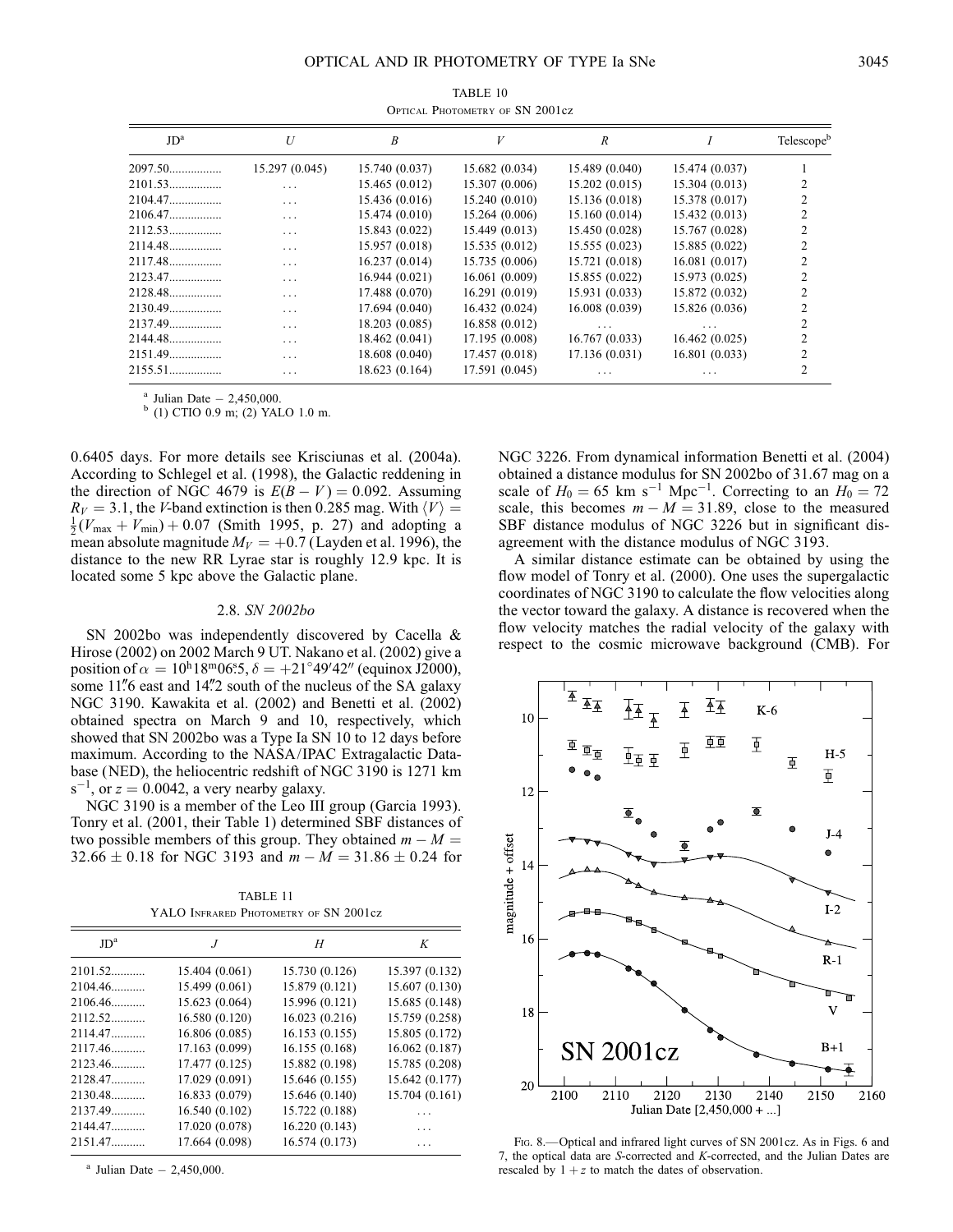### 3046 KRISCIUNAS ET AL. Vol. 128

TABLE 12 OPTICAL PHOTOMETRY OF SN 2002bo<sup>a</sup>

| JD <sup>b</sup> | U              | $\Delta U$ | B              | $\triangle B$ | V              | $\Delta V$ | $\boldsymbol{R}$ | $\Delta R$ |                | $\Delta I$ | Telescope <sup>c</sup> |
|-----------------|----------------|------------|----------------|---------------|----------------|------------|------------------|------------|----------------|------------|------------------------|
| 345.67          | 16.248(0.094)  | [0.047]    | 15.797(0.016)  | $-0.073$      | 15.264(0.013)  | 0.015      | 14.910 (0.017)   | 0.000      | 14.876 (0.026) | 0.030      |                        |
| 346.68          | 15.759 (0.086) | [0.047]    | 15.431 (0.009) | $-0.069$      | 14.940(0.011)  | 0.014      | 14.582(0.011)    | 0.000      | 14.536 (0.023) | 0.023      |                        |
| 350.56          | 14.381 (0.064) | [0.073]    | 14.397 (0.020) | $-0.030$      | 14.069(0.010)  | 0.003      | 13.812 (0.011)   | 0.005      | 13.805 (0.013) | $-0.003$   |                        |
| 350.66          | 14.655(0.071)  | [0.047]    | 14.484 (0.022) | $-0.040$      | 14.099(0.010)  | 0.017      | 13.840 (0.016)   | $-0.010$   | 13.784 (0.011) | 0.001      |                        |
| 354.65          | 14.313 (0.081) | $-0.095$   | 14.136(0.014)  | $-0.038$      | 13.706 (0.009) | 0.027      | 13.556 (0.013)   | $-0.015$   | 13.621 (0.010) | $-0.029$   |                        |
| 358.64          | 14.448 (0.099) | $-0.135$   | 14.126(0.010)  | $-0.041$      | 13.577(0.013)  | 0.028      | 13.501(0.015)    | $-0.014$   | 13.699 (0.019) | $-0.064$   |                        |
| 360.65          | 14.351 (0.074) | 0.170      | 14.127 (0.047) | $-0.007$      | 13.638(0.040)  | 0.000      | 13.508 (0.030)   | 0.005      | 13.749 (0.030) | $-0.005$   | 3                      |
| 361.66          | 14.412 (0.074) | 0.170      | 14.205(0.040)  | $-0.004$      | 13.659 (0.040) | $-0.001$   | 13.488 (0.030)   | 0.005      | 13.784 (0.030) | $-0.006$   | 3                      |
| 362.62          | 14.837 (0.073) | $-0.107$   | 14.308 (0.012) | $-0.031$      | 13.654(0.010)  | 0.032      | 13.574 (0.012)   | $-0.015$   | 13.864 (0.032) | $-0.102$   |                        |
| 366.62          | 15.298 (0.069) | $-0.118$   | 14.658(0.025)  | $-0.026$      | 13.815 (0.014) | 0.036      | 13.818 (0.026)   | 0.009      | 14.144 (0.033) | $-0.140$   |                        |
| 370.55          | 15.838 (0.098) | $-0.130$   | 15.098 (0.013) | $-0.023$      | 14.068(0.014)  | 0.040      | 14.047 (0.032)   | 0.028      | 14.297 (0.034) | $-0.138$   |                        |
| 373.60          | 15.810 (0.064) | 0.179      | 15.390 (0.020) | 0.021         | 14.349 (0.014) | $-0.023$   | 14.180(0.011)    | 0.008      | 14.349 (0.010) | $-0.003$   | $\mathcal{L}$          |
| 376.58          | 16.710(0.114)  | $-0.147$   | 15.758 (0.031) | $-0.020$      | 14.413(0.015)  | 0.047      | 14.123 (0.029)   | 0.039      | 14.098 (0.038) | $-0.111$   |                        |
| 381.58          | 17.225(0.157)  | $-0.162$   | 16.293(0.028)  | $-0.072$      | 14.658(0.011)  | 0.052      | 14.237 (0.022)   | 0.024      | 14.045 (0.013) | $-0.088$   |                        |
| 385.57          | 17.606 (0.249) | $-0.174$   | 16.587(0.054)  | $-0.080$      | 14.896 (0.027) | 0.056      | 14.438 (0.026)   | $-0.001$   | 14.066 (0.015) | $-0.070$   |                        |
| 389.58          | 17.621(0.215)  | $-0.185$   | 16.858(0.039)  | $-0.078$      | 15.218 (0.022) | 0.056      | 14.745 (0.014)   | $-0.009$   | 14.346 (0.013) | $-0.060$   |                        |
| 390.53          | $\cdots$       | $\cdots$   | 16.875(0.046)  | $-0.076$      | 15.270 (0.019) | 0.055      | 14.805 (0.014)   | $-0.008$   | 14.429 (0.015) | $-0.059$   |                        |
| 397.48          | $\cdots$       | $\cdots$   | 17.112 (0.057) | $-0.067$      | 15.548 (0.016) | 0.052      | 15.169(0.015)    | $-0.005$   | 14.874 (0.014) | $-0.047$   |                        |
| 400.54          | $\cdots$       | $\cdots$   | 17.147(0.013)  | $-0.062$      | 15.660(0.015)  | 0.050      | 15.285 (0.018)   | $-0.001$   | 14.976 (0.012) | $-0.041$   |                        |
|                 |                |            |                |               |                |            |                  |            |                |            |                        |

<sup>a</sup> The corrections are to be *added* to the data. This transforms the data to the filter system of Bessell (1990). Values in square brackets could be in error by as much as 0.1 mag.<br><sup>b</sup> Julian Date - 2,452,000.<br><sup>c</sup> (1) YALO 1 m; (2) CTIO 0.9 m; (3) CTIO 1.5 m.

SN 2002bo we find  $v_{flow} = v_{CMB}$  at a distance modulus of 31.69 on the  $H_0 = 78.4$  scale of Tonry et al. This is equivalent to a distance modulus of 31.87 on an  $H_0 = 72$  scale, corresponding almost exactly to the SBF distance modulus of NGC 3226 on the same scale. We adopt the distance modulus for NGC 3226, 31.86  $\pm$  0.24, as the distance modulus to SN 2002bo. The equivalent recession velocity in the CMB frame would be  $1696 \text{ km s}^{-1}$ .

For the CTIO 0.9 m data we used images of 2003 January 3 UT as image-subtraction templates. For the CTIO 1.5 m data we used subtraction templates obtained with that telescope on 2003 January 30 UT. All the YALO 1 m data are derived from PSF magnitudes without image-subtraction templates.

Without S-corrections, the U-band photometry of SN 2002bo obtained with the YALO, CTIO 0.9 m, and CTIO 1.5 m telescopes shows systematic differences up to 0.4 mag due to the lack of ultraviolet response below 3500 Å in the SITe CCDs on the CTIO telescopes. If we calculate S-corrections on the basis of our best knowledge of the U-band filters for the CTIO and YALO telescopes, we still find small differences between the two filter systems. To improve the fits, we shifted the two filter functions until we matched the color terms from synthetic photometry of spectrophotometric standards with color terms obtained from actual broadband photometry of stars. We found we needed to shift the nominal CTIO 0.9 m U-band filter profile 40 Å to shorter wavelengths. The ANDICAM U-band filter profile had to be shifted 30 Å toward longer wavelengths. The color term, based on actual photometry of stars, as opposed to synthetic photometry, is  $+0.107 \pm 0.010$  (scaling  $U - B$ ) for the CTIO 0.9 m telescope and  $-0.084 \pm 0.020$  for YALO.

Benetti et al. (2004) give MJD =  $52356.0 \pm 0.5 \equiv$  Julian Date 2, 452, 356.5 as the time of  $T(B_{\text{max}})$  for SN 2002bo. From CTIO data only we obtain  $T(B_{\text{max}}) = \text{JD } 2,452,356.5 \pm 0.2$ , in agreement with the value of Benetti et al.

In Tables 12 and 13 we present our optical and IR photometry of SN 2002bo. In Figure 9 we show the optical and IR light curves of SN 2002bo, including the data of Benetti et al. (2004). Szábo et al. (2003) have also published 11 nights of VRI data for SN 2002bo.

The premaximum data of SN 2002bo do not fit our JHK templates very well, the data being roughly 0.3 mag fainter than the template (see Fig. 10). However, it should be noted that our templates are based on very few data points obtained more than a week before  $T(B_{\text{max}})$ . Still, because we actually measured this SN at maximum, we do not need to use our templates to determine what the observed maxima were.

In Figure 11 we show the  $V$  minus near-IR color curves of SN 2002bo. We also plot the unreddened loci for midrange decliners (Papers I and V), adjusted by the implied color excesses to minimize the reduced  $\chi^2$  values of the fits. The reader will note immediately that the loci based on other objects do not fit these color curves very well, especially around day 10. The reduced  $\chi^2$  values range from 2 to 4, and the data fail to match the templates by up to 0.3 mag at 10 days after  $T(B_{\text{max}})$ .

The implied values of  $A_V$  are 0.71  $\pm$  0.16 from  $E(V - J)$ ,  $0.64 \pm 0.09$  from  $E(V - H)$ , and  $0.51 \pm 0.08$  from  $E(V - K)$ . Although these three values are statistically equal, within the errors (the weighted mean being  $0.59 \pm 0.06$ ), the color excesses listed in Figure 11 do not *increase* from  $V - J$  through  $V - K$ , as they ought to. The optical photometry of SN 2002bo indicates that  $E(B - V)_{\text{total}} = 0.39 \pm 0.02$ , implying  $A_V = 1.21$ if  $R_V = 3.1$ . Conversely, if the host galaxy extinction is  $A_{V, \text{host}} =$  $0.59 - 3.1 \times 0.025 = 0.51$  [using  $E(B - V)_{Gal}$  from Table 15], and  $E(B - V)_{\text{host}} = 0.365$ , it follows that  $R_{V, \text{host}} = 1.40$ . This would imply very nonstandard dust in the host galaxy. We feel it is most likely that the odd implied color excesses of SN 2002bo are due to its having abnormal unreddened colors.

From spectroscopic evidence Benetti et al. (2004) suggest that the unusually low temperature of SN 2002bo, the presence of high-velocity intermediate-mass elements, and the low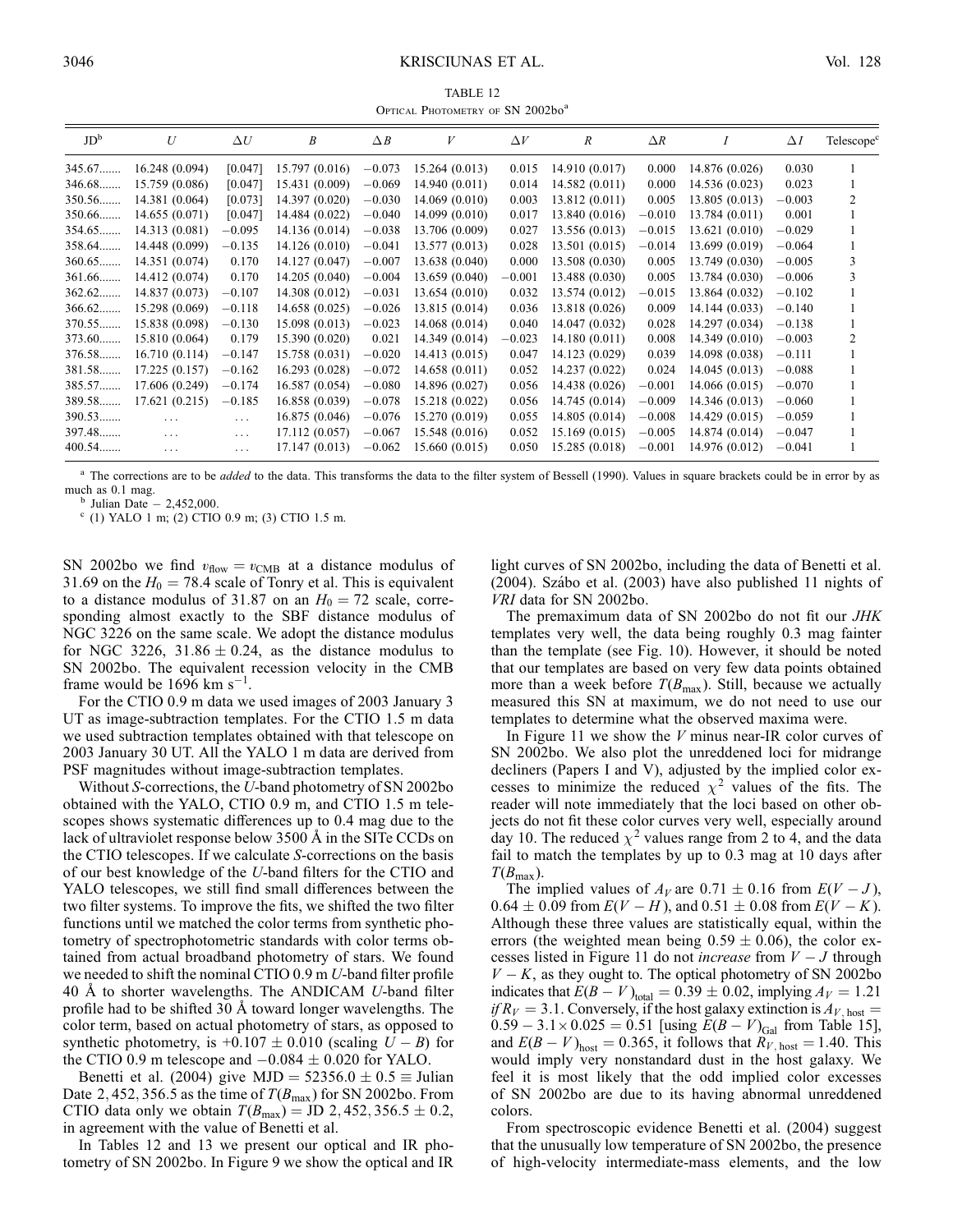|                        |                       |                   | THEO IMPORT FROMEINT OF DITZ00200 |                   |                |                   |
|------------------------|-----------------------|-------------------|-----------------------------------|-------------------|----------------|-------------------|
| JD <sup>b</sup><br>(1) | $\overline{J}$<br>(2) | $\Delta J$<br>(3) | H<br>(4)                          | $\Delta H$<br>(5) | K<br>(6)       | $\Delta K$<br>(7) |
|                        |                       |                   |                                   |                   |                |                   |
| 345.69                 | 14.590 (0.030)        | 0.033             | 14.637 (0.039)                    | $-0.024$          | 14.765(0.071)  | 0.002             |
| 346.68                 | 14.442 (0.057)        | 0.036             | 14.493 (0.029)                    | $-0.024$          | 14.635 (0.059) | 0.002             |
| 350.66                 | 13.806 (0.084)        | 0.048             | 13.956 (0.028)                    | $-0.026$          | 13.977 (0.041) | 0.010             |
| 354.65                 | 13.619 (0.023)        | 0.061             | 13.907 (0.026)                    | $-0.029$          | 13.862 (0.041) | 0.021             |
| 358.64                 | 13.852 (0.030)        | 0.059             | 14.103 (0.030)                    | $-0.032$          | 13.984 (0.074) | 0.037             |
| $362.62$               | 14.262 (0.029)        | $-0.005$          | 14.251 (0.023)                    | $-0.035$          | 14.214 (0.051) | 0.055             |
| $366.62$               | 15.044 (0.099)        | $-0.069$          | 14.382 (0.054)                    | $-0.038$          | 14.482 (0.070) | 0.037             |
| 370.55                 | 15.472 (0.054)        | $-0.086$          | 14.276 (0.023)                    | $-0.043$          | 14.259 (0.061) | 0.024             |
| 376.58                 | 15.186 (0.075)        | $-0.081$          | 14.020 (0.032)                    | $-0.064$          | 14.090 (0.103) | 0.006             |
| 381.58                 | 14.828 (0.047)        | $-0.076$          | 13.890 (0.020)                    | $-0.070$          | 13.931 (0.040) | $-0.011$          |
| 385.57                 | 14.756 (0.043)        | $-0.073$          | 14.005 (0.029)                    | $-0.052$          | 14.101 (0.052) | $-0.008$          |
| 389.57                 | 14.905 (0.025)        | $-0.086$          | 14.122 (0.027)                    | $-0.021$          | 14.370 (0.048) | 0.001             |
| 390.53                 | 14.973 (0.038)        | $-0.091$          | 14.307 (0.027)                    | $-0.015$          | 14.530 (0.050) | 0.001             |
| 397.48                 | 15.731 (0.075)        | $-0.124$          | 14.663 (0.037)                    | 0.030             | 14.910 (0.071) | 0.002             |
| 400.54                 | 15.835 (0.037)        | $-0.125$          | 14.839 (0.030)                    | 0.033             | 15.158 (0.092) | 0.002             |
|                        |                       |                   |                                   |                   |                |                   |

TABLE 13 YALO INFRARED PHOTOMETRY OF SN 2002bo<sup>a</sup>

To transform the data in cols. (2), (4), and (6) to the photometric system of Persson et al. (1998), one *adds* the corresponding corrections in cols. (3), (5), and (7). b Julian Date  $-2,452,000$ .

abundance of carbon at early times indicates that the silicon burning in this object penetrated to much higher layers than in more normal Type Ia SNe. Whatever the physical explanation, the SEDs in the  $V$  and near-IR bands were considerably different than other Type Ia SNe we have studied. As a result there may be no color index that can be used to obtain a reliable value of  $A_V$  for this unusual object.

## 2.9. Spectral Observations

Spectral observations were obtained for three of the program supernovae. A log of the observations is given in Table 14. For the spectra taken with the CTIO 1.5 m telescope, the facility Cassegrain spectrograph was used with two grating setups. The gratings have the following specifications listed as (line  $mm^{-1}$ , blaze, resolution at 5000 Å, angstroms pixel<sup>-1</sup>): grating



FIG. 9.- Optical and IR light curves of SN 2002bo. The UBVRI data from CTIO are represented by circles and include filter corrections to the system of Bessell (1990). The other optical data are from Benetti et al. (2004). The infrared data include the corrections to the photometric system of Persson et al. (1998).



FIG. 10.—Photometry of five Type Ia SNe compared with JHK templates given in Paper V. Symbols: circles, SN 1999ek; squares, SN 2001bt; upwardpointing triangles, SN 2001cn; diamonds, SN 2001cz; and downward-pointing triangles, SN 2002bo. The time-axis values are stretched according to factors determined from  $\Delta m_{15}(B)$ . We show the error bars if they are greater than  $\pm 0.10$  mag. For SN 1999ek we do not plot the data from Steward Observatory.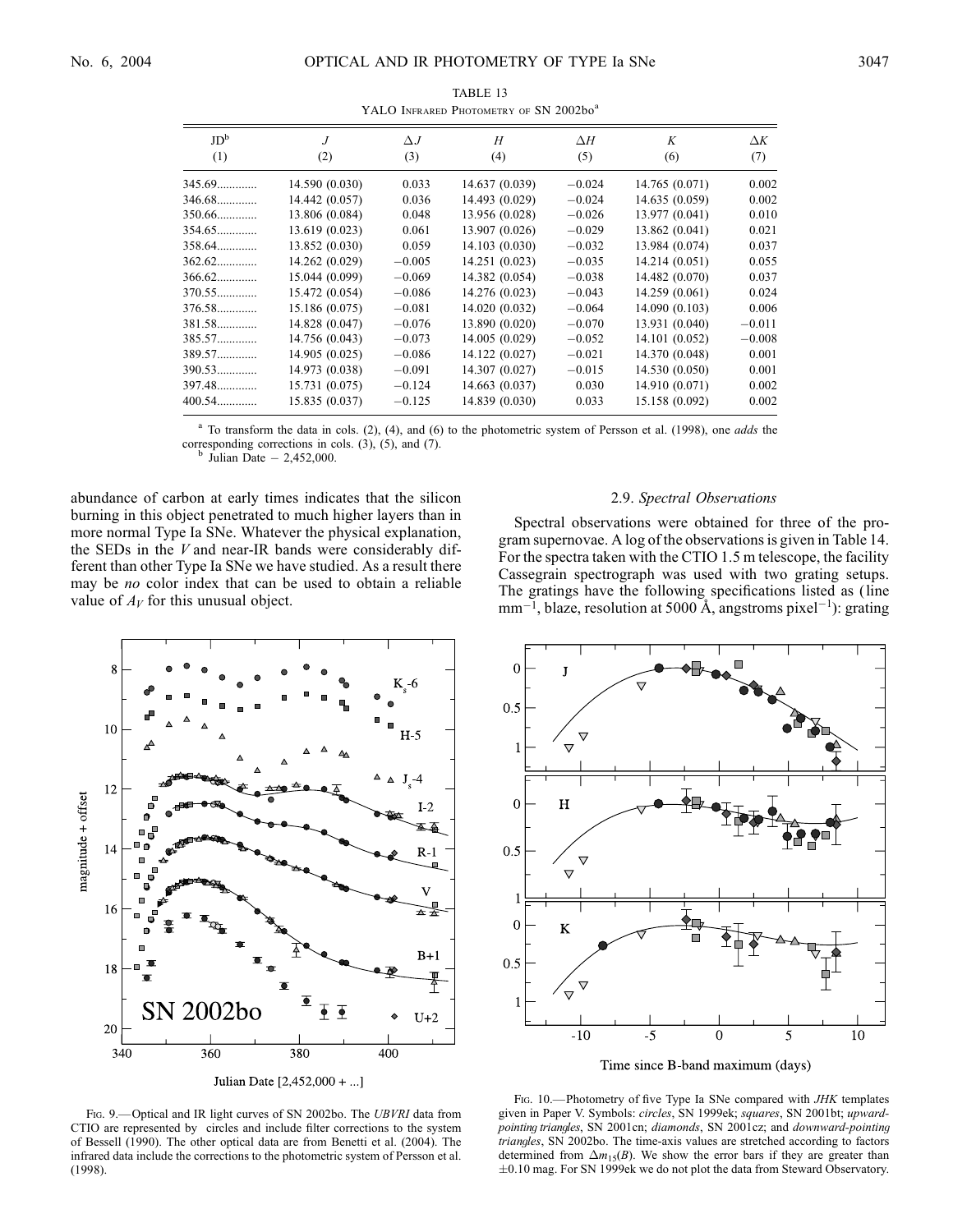

Time since B-band maximum (days)

Fig. 11.—Plots of *V* minus near-IR color curves of SN 2002bo. The fourthorder polynomials are the unreddened loci of midrange decliners from Paper I, offset by the indicated color excesses. These color excesses imply values of  $A_V$ considerably different than one obtains from  $E(B - V)$ . This is further evidence to the actual spectra presented by Benetti et al. (2004) that SN 2002bo had an unusual SED over time.

09 (300, 4000 Å, 7.3 Å, 2.88 Å pixel<sup>-1</sup>) and grating 13 (150, 5000 Å, 14 Å, 5.7 Å pixel<sup>-1</sup>). The CCD is a Loral 1200 pixel  $\times$ 800 pixel detector with excellent ultraviolet response. The detector fringes redward of 8000 Å. Although the wavelength coverage using grating 13 covers more than an octave, we did not use an order blocking filter to remove the blue contamination from first-order red. These spectra are contaminated by blue light longward of 6600 Å. Because of flexure in the spectrograph, wavelength calibration spectra were taken at every slew position. We observed spectrophotometric standards from the lists of Hamuy et al. (1992, 1994). The supernovae were observed through  $2^{\prime\prime}$  and  $10^{\prime\prime}$  slits and the standards through a 10" slit. The slit length was roughly 4'.

The data were reduced to fluxes with the SPECRED package in IRAF. The CCD data were bias-subtracted, trimmed, and flat-fielded using either dome flats or twilight spectra. In the case of the twilight spectra, the solar lines were removed by filtering. The data were wavelength calibrated to an accuracy of  $\approx$ 0.1 pixel residual in the fit. The underlying galaxy spectra was removed by interpolating the galaxy flux across the position of the supernova. The spectra were brought to an absolute flux scale with reference to the Hamuy et al. (1992, 1994) spectrophotometric standards and standard extinction tables. To cover the full ultraviolet range, the table of fluxes of the standard stars was extrapolated to 3100 Å by fitting a quadratic function over the range  $3300-3650$  Å. The small-slit data were corrected to the flux scale of the  $10<sup>u</sup>$  observations. Not all the nights were photometric, so the flux scale should be considered as a relative scale.

We present the spectra in Figure 12. We also include two spectra of SN 1999ee that were observed on the same nights as SN 1999ek but not included in the Hamuy et al. (2002) study of that supernova. We also include two earlier time spectra of SN 1999ee from Hamuy et al. (2002) to provide a spectral sequence of a normal Type Ia over the epoch of observations of our program supernovae. From a comparison of the features of the SNe shown in Figure 12 with spectra given by Filippenko (1997), we find that the program supernovae were caught within a week of  $T(B_{\text{max}})$ .

## 3. DISCUSSION

Using the infrared light-curve templates of Paper V, which indicate IR maxima about 3 days prior to  $T(B_{\text{max}})$ , we find that SN 1991T, the prototype of the slowly declining Type Ia supernovae, had implied IR absolute magnitudes at maximum quite comparable to our sample of slow decliners and midrange decliners. The IR data given by Menzies & Carter (1991), obtained 11.2 days prior to  $T(B_{\text{max}})$ , are between 1.1 and 1.8 mag brighter than our templates. Either their measurements included a significant amount of host galaxy light or the behavior of this object long before  $T(B_{\text{max}})$  was different than any object studied to date.

Although the observations of SN 1991bg presented here and those of SN 1999by by Höflich et al. (2002) and Garnavich et al. (2004) do not allow us to constrain fully the IR maxima of these two objects, because of the rarity of the fast-declining Type Ia SNe and the paucity of IR data on these objects, some comments are in order. First, SN 1999by was observed close enough to maximum light that we can derive  $H$ - and  $K$ -band maxima for SN 1999by. The J-band maximum of SN 1999by was likely no more than 0.1 mag brighter than the observation made 2 days

TABLE 14 Spectral Observations

| Object    | Telescope <sup>a</sup> | Grating | UT Date        | Age <sup>b</sup> | Exposure Time <sup>c</sup> | Observer(s)           |
|-----------|------------------------|---------|----------------|------------------|----------------------------|-----------------------|
| SN 1999ee |                        | 09      | 1999 Oct 25.09 | $+7.5$           | 2400                       | C. Smith              |
|           |                        | 13      | 1999 Oct 25.18 | $+7.6$           | 1800                       | C. Smith              |
|           |                        | 13      | 1999 Oct 31.03 | $+13.4$          | 3600                       | R. Leiton, S. Pizarro |
| SN 1999ek |                        | 13      | 1999 Oct 25.37 | $-5.2$           | 1200                       | C. Smith              |
|           |                        | 13      | 1999 Oct 26.30 | $-4.2$           | 5400                       | P. Ugarte             |
|           |                        | 13      | 1999 Oct 30.33 | $-0.2$           | 3600                       | R. Leiton, S. Pizarro |
|           |                        | 13      | 1999 Nov 01.32 | $+1.8$           | 3600                       | R. Leiton, S. Pizarro |
| SN 2001bt | $\overline{c}$         | grism   | 2001 May 26.37 | $-7.6$           | 600                        | M. Phillips           |
| SN 2001cn |                        | 09      | 2001 Jun 14.30 | $+3.4$           | 1800                       | D. Norman, K. Olsen   |
|           |                        | 09      | 2001 Jun 22.31 | $+11.2$          | 600                        | J. Huchra             |
|           |                        |         |                |                  |                            |                       |

<sup>a</sup> (1) CTIO 1.5 m; (2) LCO 2.5 m.<br><sup>b</sup> Number of days in observer's frame since  $T(B_{\text{max}})$ . c Total exposure time in seconds.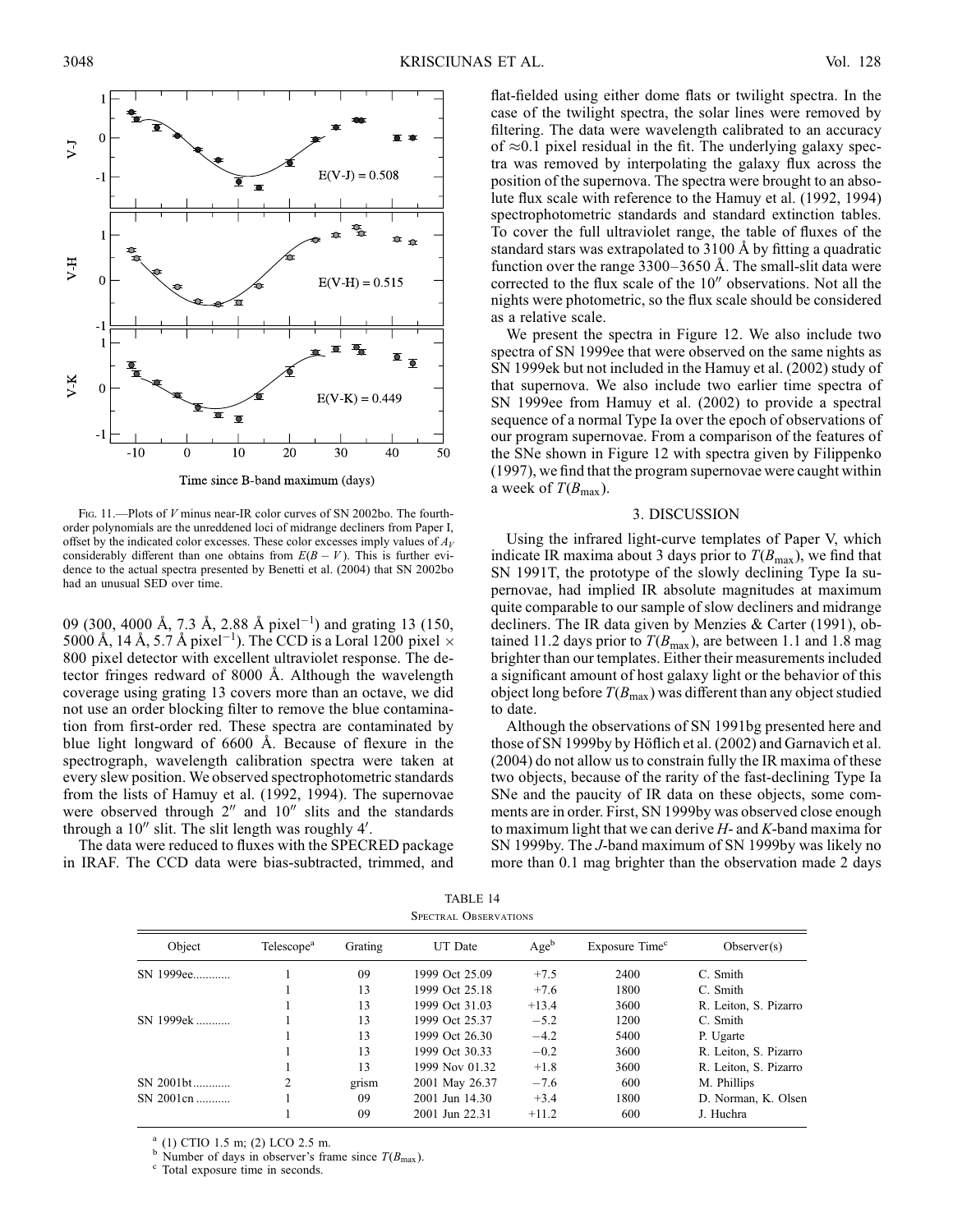

Fig. 12.—Spectral atlas of SN 1999ek, SN 2001bt, SN 2001cn, and SN 1999ee (top to bottom). The top two spectra of SN 1999ee are taken from Hamuy et al. (2002). The vertical scale is given in logarithmic units of ergs  $s^ \text{cm}^{-2}$   $\text{\AA}^{-1}$  but includes arbitrary offsets for presentation. The SN 1999ee spectra cover a range of  $-7$  to +13.4 days with respect to  $T(B_{\text{max}})$ . The absorption feature at  $\approx$  7600 Å in some of the spectra is the Fraunhofer A band, due to molecular oxygen in the Earth's atmosphere.

prior to  $T(B_{\text{max}})$ . Likewise, the *JHK* observations of SN 1991bg 0.85 days after  $T(V_{\text{max}})$  must have been less than 0.1 mag from the IR maxima. Thus, we can compare the luminosities and intrinsic colors of two fast decliners (with essentially zero host reddening) with the larger number of Type Ia SNe of midrange and slow decline rates. The case of SN 1986G, which had  $\Delta m_{15}(B)$  almost as large, is complicated by its substantial and uncertain reddening (see Krisciunas et al. 2004b and references therein).

In Figure 13 we show the colors at maximum of the better sampled objects shown in Figure 12 of Krisciunas et al. (2004c) along with the near-maximum colors of SNe 1991bg and 1999by. The purpose of this graph is merely to demonstrate the intrinsic redness of the fast decliners in the  $V$  minus near-IR color indexes. Figure 16 of Garnavich et al. (2004) shows the  $B - V$  colors at maximum versus  $\Delta m_{15}(B)$  and also demonstrates that Type Ia SNe with  $\Delta m_{15}(B) \gtrsim 1.7$  exhibit much redder colors than Type Ia SNe with lesser decline rates.

In Table 15 we summarize the basic data for the five SNe with midrange decline rates presented in this paper. Listed are the velocity of recession with respect to the CMB radiation (using the NED velocity calculator for objects with redshift greater than 3000 km  $s^{-1}$ ), the time of *B*-band maximum, the decline rate  $\Delta m_{15}(B)$ , and the Galactic and host contributions of the  $B - V$  color excess. We assumed values of  $E(B - V)_{Gal}$  from Schlegel et al. (1998). In Table 15 the values of  $E(B - V)_{\text{host}}$  are derived from optical data alone.



Fig. 13.—Dereddened pseudocolors at maximum light vs. the decline-rate parameter  $\Delta m_1$ <sub>5</sub>(B). The values of  $\Delta m_1$ <sub>5</sub>(B) and the extinction-corrected IR maxima are given in Tables 15 and 16 of this paper and in Table 1 of Krisciunas et al. (2004b). The circles correspond to the better sampled objects shown in Fig. 12 of Krisciunas et al. (2004c). The data of SN 1999by (left-pointing *triangles*) correspond to dereddened colors at an epoch 2 days prior to  $T(B_{\text{max}})$ for  $V - J$  and  $V - H$ ; for  $V - K$ , the epoch was 3 days prior to  $T(B_{\text{max}})$ . For SN 1991bg (right-pointing triangles), the data correspond to an epoch 0.85 days after  $T(V_{\text{max}})$ .

In Table 16 we give the apparent magnitudes at maximum for the objects discussed in this paper and their extinctioncorrected values. We adopt the values of  $A_{\lambda}/A_{V}=0.282$ , 0.190, and 0.114 for the  $J, H$ , and K bands, respectively, given by Cardelli et al. (1989) in their Table 3, column (5).

In Figure 14 we show the Hubble diagrams of Type Ia SNe for the near-IR JHK bands, adding objects from this paper to Figure 2 of Krisciunas et al. (2004b). In Figure 15 we show the JHK absolute magnitudes at maximum light versus the redshift for Type Ia SNe of midrange and slow decline rates. There is no obvious trend, indicating that the absolute magnitudes are uniform to a look-back time of 0.5 Gyr. Figure 16 shows the JHK absolute magnitudes at maximum light versus the decline-rate parameter  $\Delta m_{15}(B)$ . As found by Krisciunas et al. (2004b), the absolute magnitudes show no obvious correlations with the optical decline-rate parameter until we consider the fastest decliners. Thus, Type Ia SNe with  $\Delta m_{15}(B) \lesssim 1.7$  can be considered standard candles at maximum light in the near-IR. We note that in spite of the peculiarities of the light curves and implied color excesses of SN 2002bo, the small infrared extinction corrections and the uniformity of IR absolute magnitudes at maximum give this object IR absolute magnitudes similar to "normal" Type Ia SNe.

In Table 17 we give the mean absolute magnitudes of our growing sample of Type Ia SNe and the  $1 \sigma$  distribution widths. This is an update of the corresponding table of Krisciunas et al. (2004b). None of the numbers have changed significantly.

Not only is the extinction much lower in the near-IR compared with the rest-frame optical bands, but we can use the JHK infrared templates to derive the maximum magnitudes if data are taken in the time frame of  $-12$  to  $+10$  days with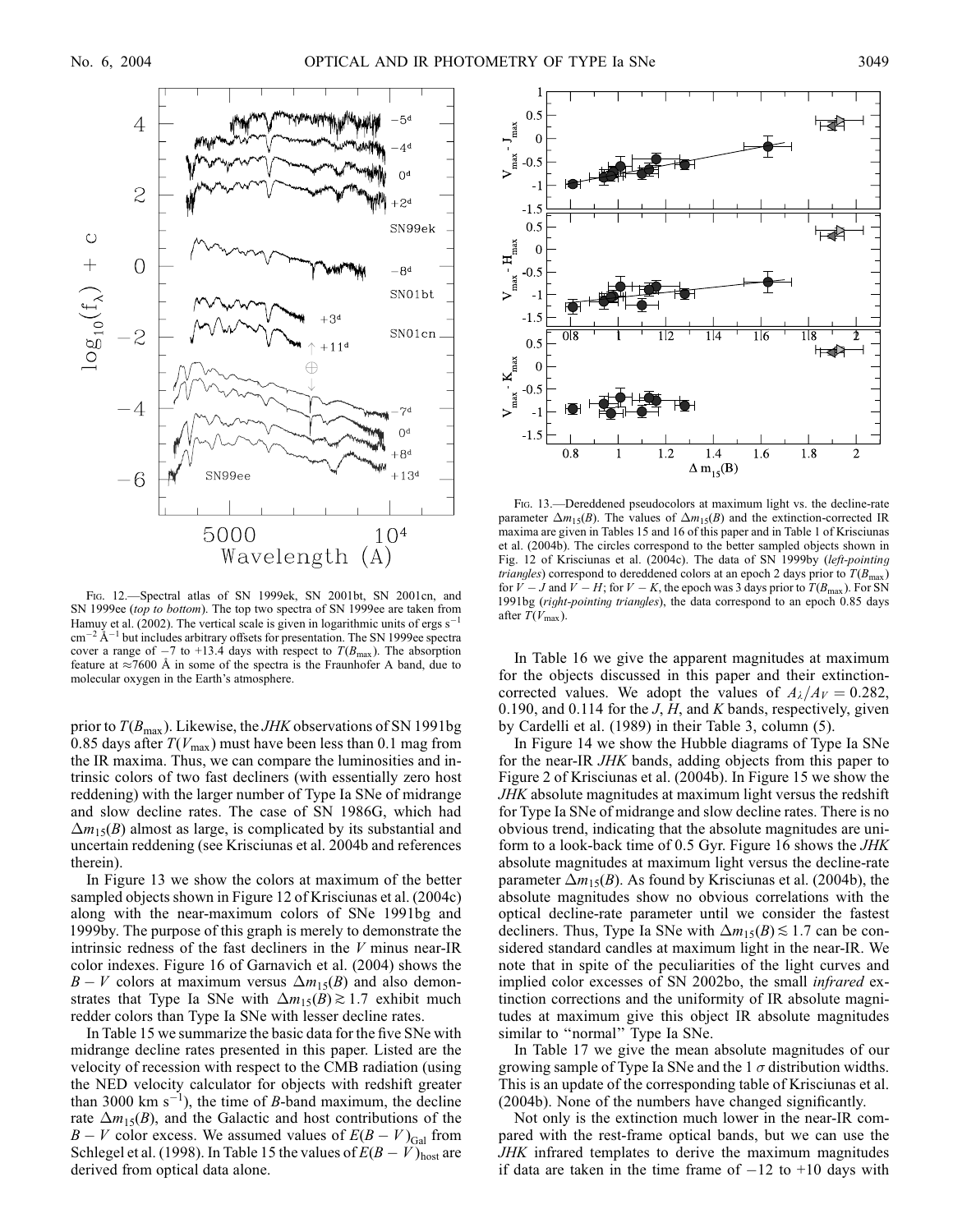TABLE 15 Useful Data for Supernovae

| <b>SN</b>            | $v_{\rm CMB}$ | $T(B_{\max})^{\rm b}$ | $B_{\text{max}}$ | $V_{\rm max}$ | $R_{\text{max}}$ | $I_{\text{max}}$ | $\Delta m_{15}(B)$ | $E(B-V)_{Gal}$ <sup>c</sup> | $E(B-V)_{\text{host}}$ |
|----------------------|---------------|-----------------------|------------------|---------------|------------------|------------------|--------------------|-----------------------------|------------------------|
| 1999ek               | 5278          | 1482.04 (0.11)        | 17.91(0.01)      | 17.25(0.01)   | 16.88(0.01)      | 16.56(0.01)      | 1.17(0.03)         | 0.561                       | 0.203(0.046)           |
| 2001bt               | 4332          | 2063.43 (0.22)        | 15.51(0.02)      | 15.30(0.02)   | 15.17(0.02)      | 15.16(0.02)      | 1.18(0.03)         | 0.065                       | 0.256(0.018)           |
| 2001cn               | 4628          | 2071.56 (0.15)        | 15.40(0.01)      | 15.27(0.01)   | 15.20(0.01)      | 15.26 (0.01)     | 1.15(0.02)         | 0.059                       | 0.165(0.014)           |
|                      | 4900          | 2103.93 (0.12)        | 15.38 (0.01)     | 15.27(0.01)   | 15.20(0.01)      | 15.28 (0.01)     | 1.05(0.03)         | 0.092                       | 0.123(0.017)           |
| $2002b$ <sub>0</sub> | 1696          | 2356.50 (0.20)        | 14.02(0.02)      | 13.47(0.01)   | 13.61 (0.01)     | 13.55 (0.02)     | 1.12(0.03)         | 0.025                       | 0.365(0.014)           |

<sup>a</sup> Recession velocity in km s<sup>-1</sup> with respect to the CMB radiation.<br><sup>b</sup> Julian Date  $- 2,450,000$ .<br><sup>c</sup> From Schlegel et al. (1998); but see caveat from Arce & Goodman (1999).

TABLE 16 INFRARED APPARENT MAGNITUDES AT MAXIMUM AND EXTINCTION-CORRECTED VALUES<sup>a</sup>

| <b>SN</b> | $A_V$    | $J_{\rm max}$ | $J_{\rm corr}$ | $H_{\rm max}$ | $H_{\rm corr}$ | $K_{\text{max}}$ | $K_{\rm corr}$ | $N_{J, H, K}^{\qquad b}$ |
|-----------|----------|---------------|----------------|---------------|----------------|------------------|----------------|--------------------------|
| 1999ek    | 2.37(16) | 16.16(07)     | 15.49(08)      | 16.30(08)     | 15.85(09)      | 16.32(08)        | 16.05(08)      | 11, 12, 1                |
| 2001bt    | 1.06(06) | 15.48(04)     | 15.20(04)      | 15.69(06)     | 15.50(06)      | 15.48(05)        | 15.37(05)      | 6, 6, 5                  |
| 2001 cn   | 0.69(04) | 15.61(08)     | 15.41(08)      | 15.90(11)     | 15.77(11)      | 15.58(12)        | 15.50(12)      | 3, 3, 3                  |
| 2001cz    | 0.67(05) | 15.49(06)     | 15.30(06)      | 15.78(12)     | 15.65(12)      | 15.53(13)        | 15.45(13)      | 4, 4, 4                  |
| 2002bo    | 1.21(04) | 13.55(07)     | 13.21(07)      | 13.94(03)     | 13.71(03)      | 13.89(04)        | 13.75(04)      | 6, 6, 6                  |

<sup>a</sup> Values in parentheses are uncertainties in hundredths of a magnitude.<br><sup>b</sup> Number of data points prior to  $t' = +10$  days in "stretched time."



Fig. 14.—Hubble diagrams of Type Ia SNe. We have added eight objects to Fig. 2 of Krisciunas et al. (2004b). The upward-pointing triangles correspond to objects that are not far enough to be in the smooth Hubble flow. Their equivalent velocities are determined from direct measures of the distances to the hosts on the  $H_0 = 72$  km s<sup>-1</sup> Mpc<sup>-1</sup> scale of Freedman et al. (2001). SN 2002bo is represented by downward-pointing triangles. Circles correspond to objects discussed by Krisciunas et al. (2004b) that are in the smooth Hubble flow. Squares correspond to new objects that are in the smooth Hubble flow.<br>The points at  $v_{\text{CMB}} = 933 \text{ km s}^{-1}$  (the Cepheid distance of NGC 4527 times  $H_0 = 72$ ) correspond to SN 1991T. The right- and left-pointing triangles correspond to SNe 1991bg and 1999by, respectively, which are subluminous.



Fig. 15.—Absolute magnitudes of Type Ia SNe at maximum (with  $\Delta m_{15}(B)$ ) in the range 0.8–1.7) as a function of the logarithm of the redshift. There is no obvious trend as a function of z. The symbols are the same as in Fig. 14.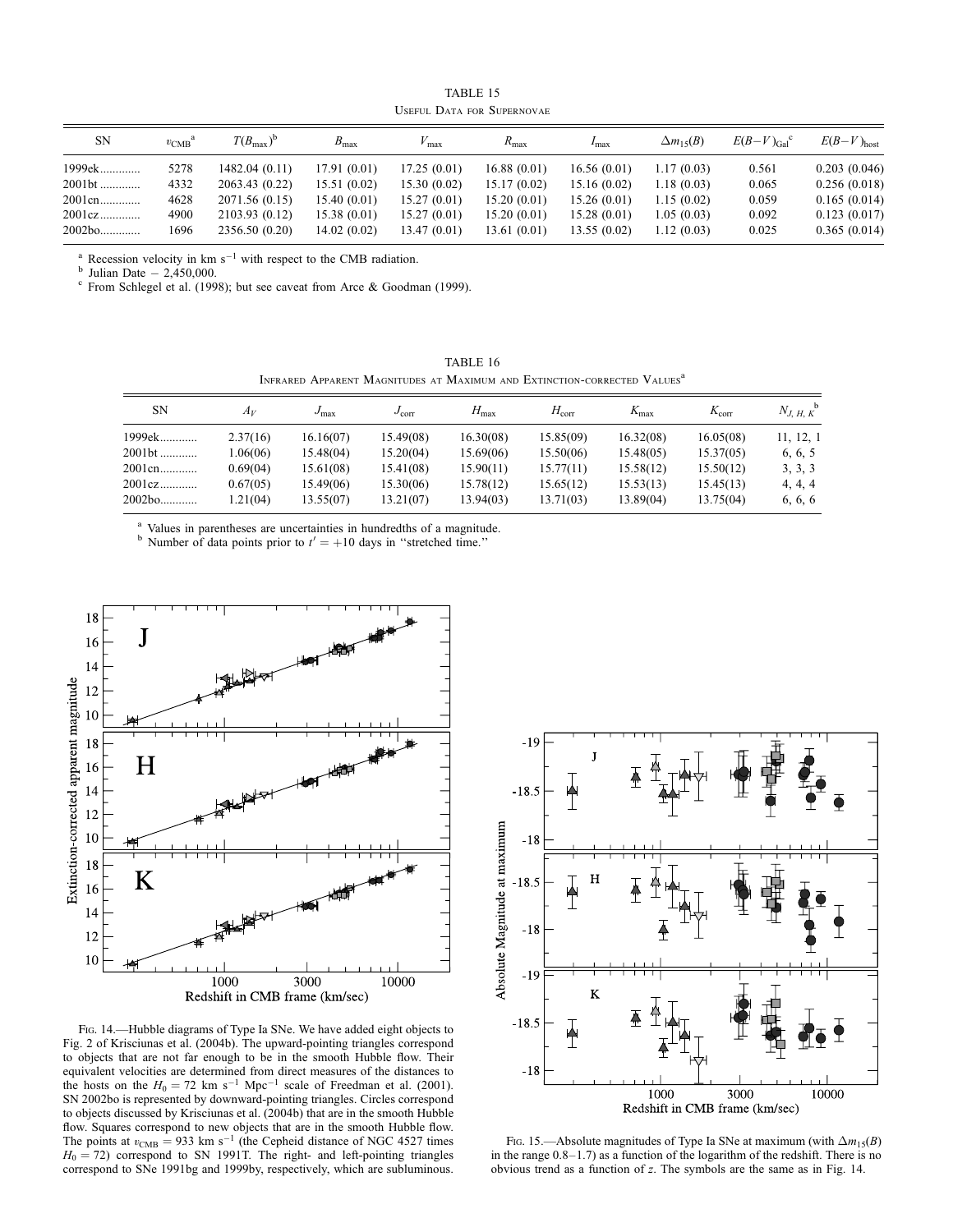

Fig. 16.—Absolute magnitudes of Type Ia SNe at maximum on the  $H_0 = 72$  km s<sup>-1</sup> Mpc<sup>-1</sup> scale as a function of  $\Delta m_{15}(B)$ . We have added eight objects to Fig. 3 of Krisciunas et al. (2004b). The symbols are the same as in Fig. 14.

respect to  $T(B_{\text{max}})$ . If the implied distances of high-redshift SNe derived from *rest-frame J*- or *H*-band photometry are in agreement with the distances derived from rest-frame UBV photometry, that will increase our confidence in the adopted extinction corrections. In addition, it will give us confidence that Type Ia SNe that exploded billions of years ago are fundamentally the same type of objects that we now observe in nearby galaxies.

Because Type Ia SNe are standard candles in the near-IR, except for the objects with the largest possible decline rates, it would be ideal if high-redshift supernovae are observed in the  $H$  or  $K$  bands so that we might exploit the advantages of observing these important objects at least in the rest-frame J band. The IR bandpasses are closer to notch filters<sup>21</sup> than the optical bands, and we would expect that the K-corrections should be small at "magic" redshifts, at which the *J* band redshifts to the effective wavelength of  $H$  or  $K$  or the  $H$  band redshifts to K. This happens at  $z = 0.33$  ( $J \Rightarrow H$ ,  $H_{\text{max}} = 21.8$ ),  $z = 0.73$  $(J \Rightarrow K, K_{\text{max}} = 23.1)$ , and  $z = 0.30$   $(H \Rightarrow K, K_{\text{max}} = 21.8)$ for the LCO system of Persson et al. (1998). It is unlikely that ground-based telescopes can reach the K-band detection at  $z = 0.73$ , but the H-band detection of  $S/N = 15$  at  $z = 0.3$  is roughly 1 hr on an 8 m telescope in good conditions. With a few supernovae sampled roughly four times near maximum light, the effects of acceleration could be easily seen in the restframe J-band magnitudes.

## 4. CONCLUSIONS

In this paper we have provided optical and/or infrared photometry of the Type Ia supernovae SN 1991T, SN 1991bg, SN 1999ek, SN 2001bt, SN 2001cn, SN 2001cz, and SN 2002bo.

TABLE 17 MEAN ABSOLUTE MAGNITUDES OF TYPE Ia SNe AT MAXIMUM<sup>a</sup>

| Filter                                                                                                                                                                                                                        | $\langle M \rangle$ | $\sigma_{r}$ | $\chi^2_{\nu}$ | N  |
|-------------------------------------------------------------------------------------------------------------------------------------------------------------------------------------------------------------------------------|---------------------|--------------|----------------|----|
|                                                                                                                                                                                                                               | $-18.61(03)$        | $\pm 0.131$  | 1.29           | 22 |
| $H$ and $H$ and $H$ and $H$ and $H$ and $H$ and $H$ and $H$ and $H$ and $H$ and $H$ and $H$ and $H$ and $H$ and $H$ and $H$ and $H$ and $H$ and $H$ and $H$ and $H$ and $H$ and $H$ and $H$ and $H$ and $H$ and $H$ and $H$ a | $-18.28(03)$        | $+0.148$     | 1.52           | 21 |
| $K$ and $K$                                                                                                                                                                                                                   | $-18.44(03)$        | $+0.145$     | 0.99           | 20 |

<sup>a</sup> For objects with  $\Delta m_{15}(B) \lesssim 1.7$ .

The previously unpublished near-IR data of SN 1991T are important because SN 1991T is the prototype of the slowly declining Type Ia SNe. These data were obtained close enough to  $T(B_{\text{max}})$  that they allow us to estimate the absolute magnitudes at maximum of this object. Just as Gibson & Stetson (2001) found regarding the optical absolute magnitudes at maximum, we find that SN 1991T had IR luminosities at maximum comparable with other, spectroscopically normal, objects.

In addition, because of the importance of SN 1991bg as the prototype of the fast-declining Type Ia SNe, we felt it was worthwhile to re-reduce and publish the few infrared data near the epoch of maximum light without further delay. We also do this to honor our late colleague Alain Porter. Within the errors, SN 1991bg had a decline rate equal to that of SN 1999by. The absolute magnitudes near maximum light in the IR of these two objects were essentially the same and roughly half a magnitude fainter than Type Ia SNe of midrange and slow decline rates.

Benetti et al. (2004) have shown that SN 2002bo exhibited unusual SEDs. As a result, we cannot confidently derive a value of the extinction  $(A_V)$  toward this object, because we cannot compare its colors to other objects with similar SEDs that are known to be unreddened. Four objects presented in this paper have optical and IR light curves that are like many ''normal'' Type Ia SNe.

We have used a new program to carry out the  $\Delta m_{15}$  analysis for the BVRI data (Prieto et al. 2004). As one can see in the corresponding figures, the derived light-curve templates fit the BVRI data very well.

Following up the work of Krisciunas et al. (2004a, 2004b), we derived the extinction-corrected apparent (and absolute) magnitudes of five new midrange decliners in the near-IR and confirmed that there is no apparent dependence of the absolute magnitudes at maximum versus the decline rate or the redshift for Type Ia SNe with  $\Delta m_{15}(B) \lesssim 1.7$ . The rms scatter of the absolute magnitudes is roughly  $\pm 0.15$  mag in the *JHK* bands. Thus, an individual object can give a distance good to  $\pm 7\%$ .

We made use of the NASA/ IPAC Extragalactic Database; the SIMBAD database, operated at CDS, Strasbourg, France; and the Two Micron All-Sky Survey. We thank the Space Telescope Science Institute for support from grants HST GO-07505.02A, HST GO-08177.06 (the High-Z Supernova Team survey), and HST GO-08641.07A, provided by NASA through a grant from the Space Telescope Science Institute, which is operated by AURA, Inc., under NASA contract NAS5-26555. We thank STScI for the salary support for P. C. from grants GO-09114 and GO-09421. We thank Stefano Benetti and Peter Meikle <sup>21</sup> Having filter profiles with flat tops and minimal wings. **2002** for many useful discussions about SN 2002bo and for sharing